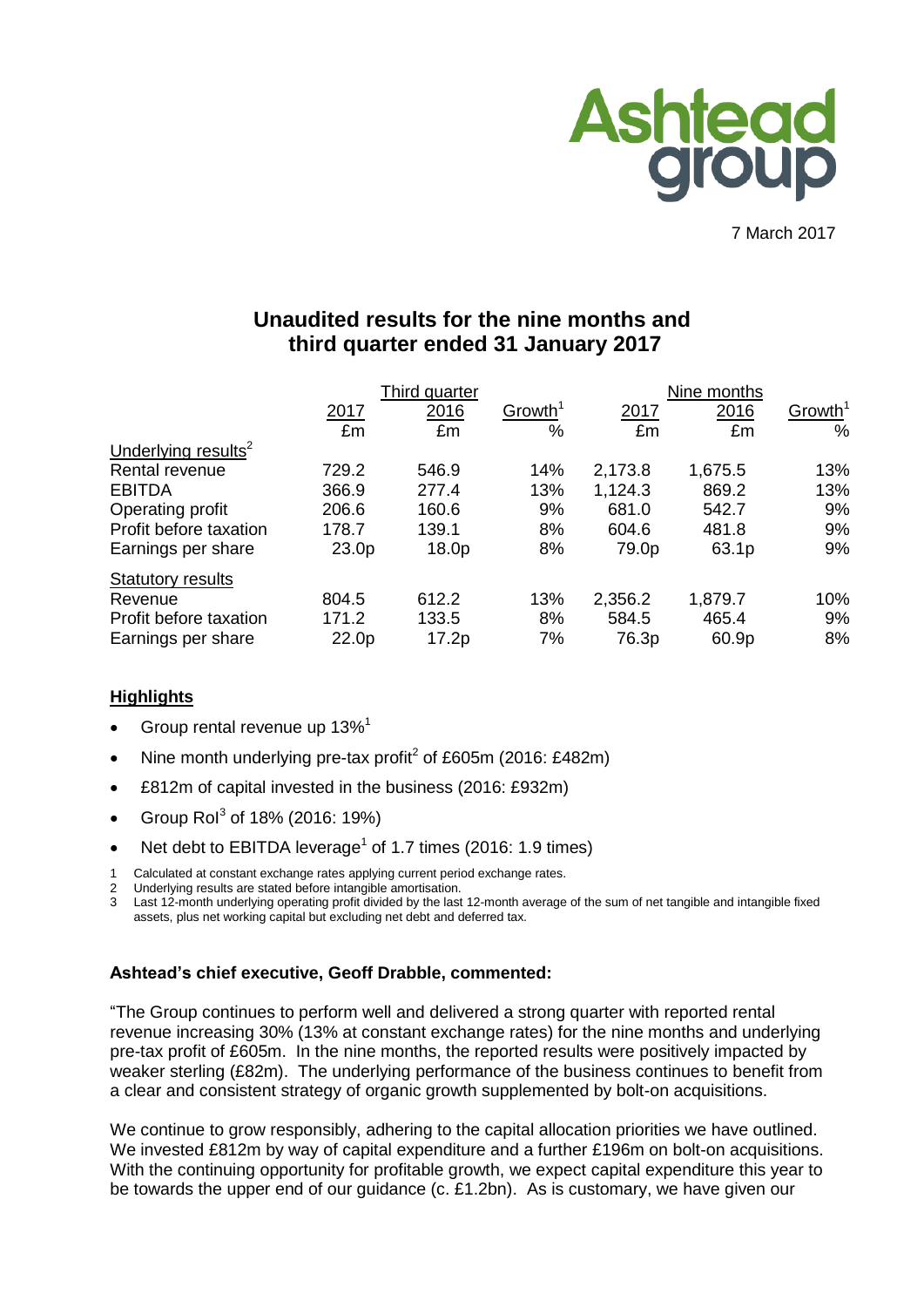early guidance to growth for 2017/18. This is consistent with the strategic plan we recently outlined to the market which anticipates circa double-digit growth in the US through to 2021. Our end markets remain supportive and we continue to benefit from ongoing structural change as our customers increasingly rely on the flexibility of rental.

Both divisions continue to perform well. Accordingly, we expect full year results to be in line with our expectations and the Board continues to look to the medium term with confidence."

#### Contacts:

| Geoff Drabble<br>Suzanne Wood<br>Will Shaw | Chief executive<br>Finance director<br>Director of Investor Relations | +44 (0)20 7726 9700 |
|--------------------------------------------|-----------------------------------------------------------------------|---------------------|
| <b>Becky Mitchell</b><br>Tom Eckersley     | Maitland<br>Maitland                                                  | +44 (0)20 7379 5151 |

Geoff Drabble and Suzanne Wood will hold a conference call for equity analysts to discuss the results and outlook at 8am on Tuesday, 7 March 2017. The call will be webcast live via the Company's website at [www.ashtead-group.com](http://www.ashtead-group.com/) and a replay will also be available via the website from shortly after the call concludes. A copy of this announcement and the slide presentation used for the call will also be available for download on the Company's website. The usual conference call for bondholders will begin at 3.30pm (10.30am EST).

Analysts and bondholders have already been invited to participate in the analyst call and conference call for bondholders but any eligible person not having received dial-in details should contact the Company's PR advisers, Maitland (Amy Fife) at +44 (0)20 7379 5151.

#### *Forward looking statements*

*This announcement contains forward looking statements. These have been made by the directors in good faith using information available up to the date on which they approved this report. The directors can give no assurance that these expectations will prove to be correct. Due to the inherent uncertainties, including both business and economic risk factors underlying such forward looking statements, actual results may differ materially from those expressed or implied by these forward looking statements. Except as required by law or regulation, the directors undertake no obligation to update any forward looking statements whether as a result of new information, future events or otherwise.*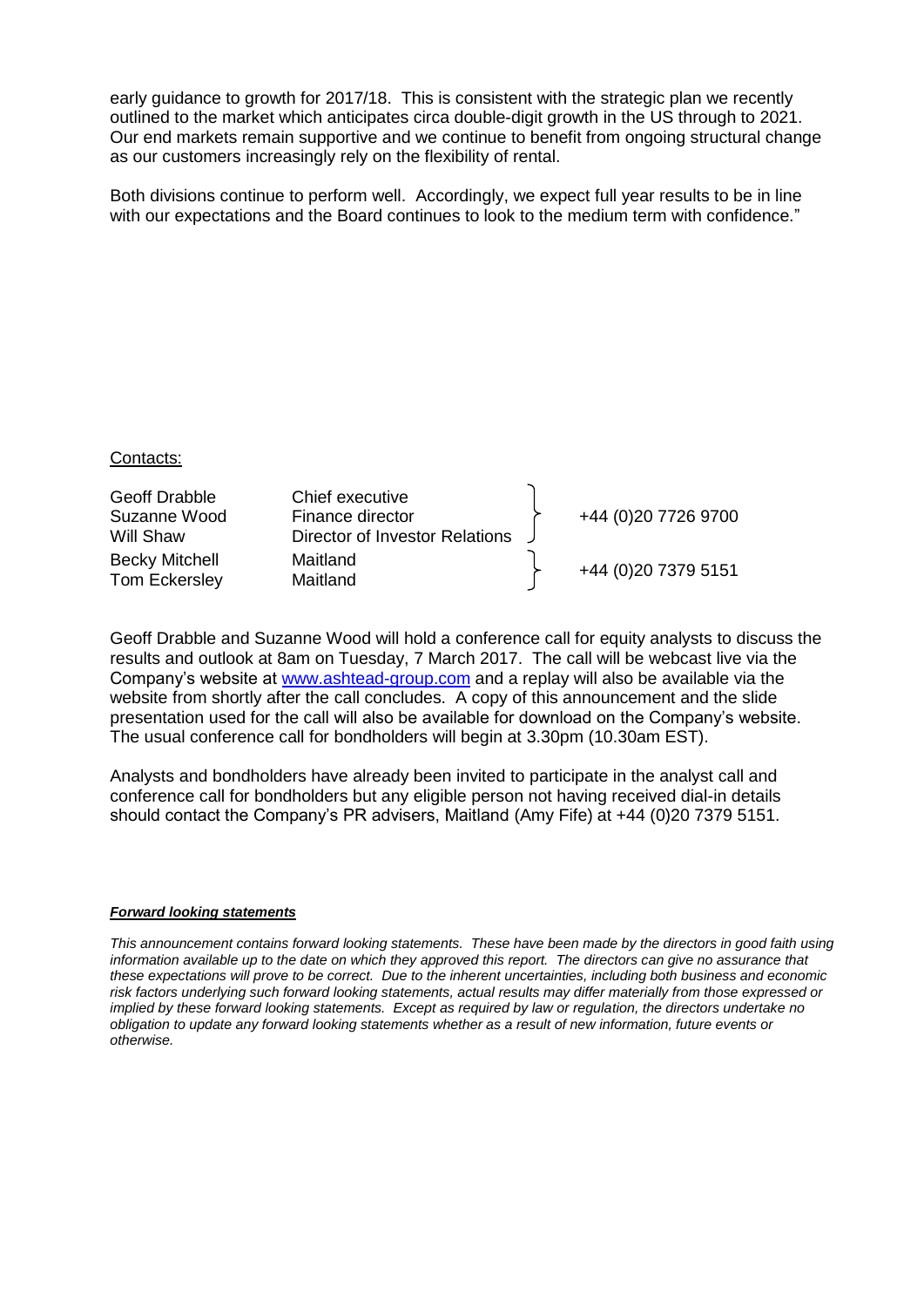# **Nine months' trading results**

|                                                      |         | Revenue |         | <b>EBITDA</b> | Operating profit |               |  |
|------------------------------------------------------|---------|---------|---------|---------------|------------------|---------------|--|
|                                                      | 2017    | 2016    | 2017    | 2016          | 2017             | 2016          |  |
| Sunbelt in \$m                                       | 2,689.9 | 2,468.0 | 1,342.1 | 1,190.3       | 840.5            | <u>770.9</u>  |  |
| Sunbelt in £m                                        | 2,054.5 | 1,615.8 | 1,025.1 | 779.3         | 642.0            | 504.7         |  |
| A-Plant                                              | 301.7   | 263.9   | 110.5   | 98.9          | 50.4             | 47.0          |  |
| Group central costs                                  |         |         | (11.3)  | (9.0)         | (11.4)           | (9.0)         |  |
|                                                      | 2,356.2 | 1,879.7 | 1,124.3 | 869.2         | 681.0            | 542.7         |  |
| Net financing costs                                  |         |         |         |               | (76.4)           | <u>(60.9)</u> |  |
| Profit before amortisation and tax                   |         |         |         |               | 604.6            | 481.8         |  |
| Amortisation                                         |         |         |         |               | (20.1)           | (16.4)        |  |
| Profit before taxation                               |         |         |         |               | 584.5            | 465.4         |  |
| Taxation                                             |         |         |         |               | (203.7)          | (160.0)       |  |
| Profit attributable to equity holders of the Company |         |         |         |               | 380.8            | 305.4         |  |
| <b>Margins</b>                                       |         |         |         |               |                  |               |  |
| <b>Sunbelt</b>                                       |         |         | 49.9%   | 48.2%         | 31.2%            | 31.2%         |  |
| A-Plant                                              |         |         | 36.6%   | 37.5%         | 16.7%            | 17.8%         |  |
| Group                                                |         |         | 47.7%   | 46.2%         | 28.9%            | 28.9%         |  |

Group revenue increased 25% to £2,356m in the nine months (2016: £1,880m) with strong growth in both Sunbelt and A-Plant. Overall revenue growth reflects the benefit of weaker sterling, partially offset as expected by a lower level of used equipment sales due to lower replacement capital expenditure. This revenue growth, combined with strong drop-through, generated underlying profit before tax of £605m (2016: £482m).

The Group's strategy remains unchanged with growth being driven by strong same-store growth supplemented by greenfield openings and bolt-on acquisitions, with Sunbelt and A-Plant delivering 14% and 17% rental only revenue growth respectively. Sunbelt's revenue growth continues to benefit from cyclical and structural trends and can be explained as follows:

|                                           |        | <u>\$m</u>   |
|-------------------------------------------|--------|--------------|
| 2016 rental only revenue                  |        | 1,745        |
| Same-stores (in existence at 1 May 2015)  | $+7%$  | 122          |
| Bolt-ons and greenfields since 1 May 2015 | $+7%$  | <u> 126</u>  |
| 2017 rental only revenue                  | $+14%$ | 1,993        |
| Ancillary revenue                         | $+8%$  | 497          |
| 2017 rental revenue                       | $+13%$ | 2,490        |
| Sales revenue                             | $-24%$ | <u> 200</u>  |
| 2017 total revenue                        | $+9%$  | <u>2,690</u> |

The mix of our revenue growth demonstrates the successful execution of our long-term structural growth strategy. We continue to capitalise on the opportunity presented by our markets with samestore growth of 7% and bolt-ons and greenfields contributing another 7% growth as we expand our geographic footprint and our specialty businesses. As we embark on our US plan for 2021, we have made good progress on new stores with 58 added in the nine months through greenfields and bolt-ons, almost half of which were specialty locations.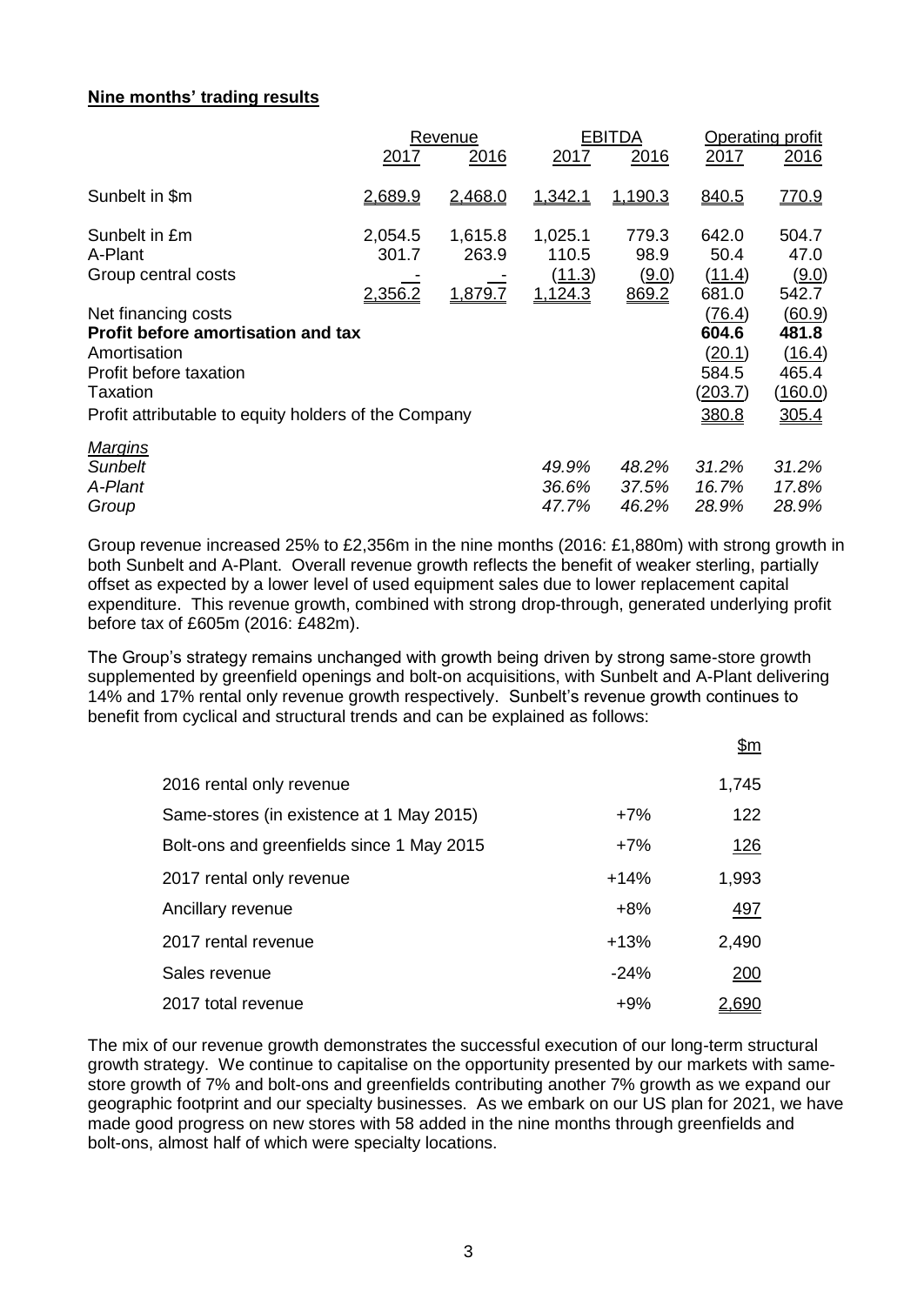Rental only revenue growth was 14% in generally strong end markets. This growth was driven by increased fleet on rent. Average nine month physical utilisation was 72% (2016: 72%). Sunbelt's total revenue, including new and used equipment, merchandise and consumable sales, increased 9% to \$2,690m (2016: \$2,468m), reflecting the lower level of used equipment sales as a result of lower replacement capital expenditure.

A-Plant continues to perform well and delivered rental only revenue of £227m, up 17% on the prior year (2016: £193m). This reflects increased fleet on rent. A-Plant's total revenue increased 14% to £302m (2016: £264m), again reflecting lower used equipment sales.

We continue to focus on operational efficiency and driving improving margins. In Sunbelt, 61% of revenue growth dropped through to EBITDA (62% US only). The strength of our mature stores' incremental margin is reflected in the fact that this was achieved despite the drag effect of greenfield openings and acquisitions. Stores open for more than one year saw 67% of revenue growth dropthrough to EBITDA (68% US only). This strong drop-through drove an improved EBITDA margin of 50% (2016: 48%) and contributed to an operating profit of \$841m (2016: \$771m). Excluding the impact of gains on used equipment sales, operating profit increased 12% over the prior year.

A-Plant's drop-through of 37%, 45% on a same store basis, contributed to an EBITDA margin of 37% (2016: 37%) and operating profit rose to £50m (2016: £47m). Excluding the impact of gains on used equipment sales, operating profit increased 19% over the prior year.

Reflecting the strong performance of the divisions, and with the benefit of weaker sterling, Group underlying operating profit increased 25% to £681m (2016: £543m). Net financing costs increased to £76m (2016: £61m), reflecting higher average debt and weaker sterling.

Group profit before amortisation of intangibles and taxation was £605m (2016: £482m). After a tax charge of 35% (2016: 34%) of the underlying pre-tax profit, underlying earnings per share increased 25% to 79.0p (2016: 63.1p).

With amortisation of £20m (2016: £16m), statutory profit before tax was £585m (2016: £465m). After a tax charge of 35% (2016: 34%), basic earnings per share were 76.3p (2016: 60.9p). The cash tax charge was 5%.

#### **Capital expenditure and acquisitions**

Capital expenditure for the nine months was £812m gross and £716m net of disposal proceeds (2016: £932m gross and £790m net). This expenditure includes the Hewden assets acquired from the administrator for £29m. Reflecting this investment, the Group's rental fleet at 31 January 2017 at cost was £5.8bn. Our average fleet age is now 28 months (2016: 25 months).

We invested £196m, including acquired debt, (2016: £60m) on 13 bolt-on acquisitions during the nine months as we continue to both expand our footprint and diversify into specialty markets.

For the full year, we expect gross capital expenditure towards the upper end of our previous guidance, around £1.2bn at current exchange rates. We expect a similar level of capital expenditure next year, consistent with the strategic plan we recently outlined to the market, which anticipates circa double-digit growth through to 2021.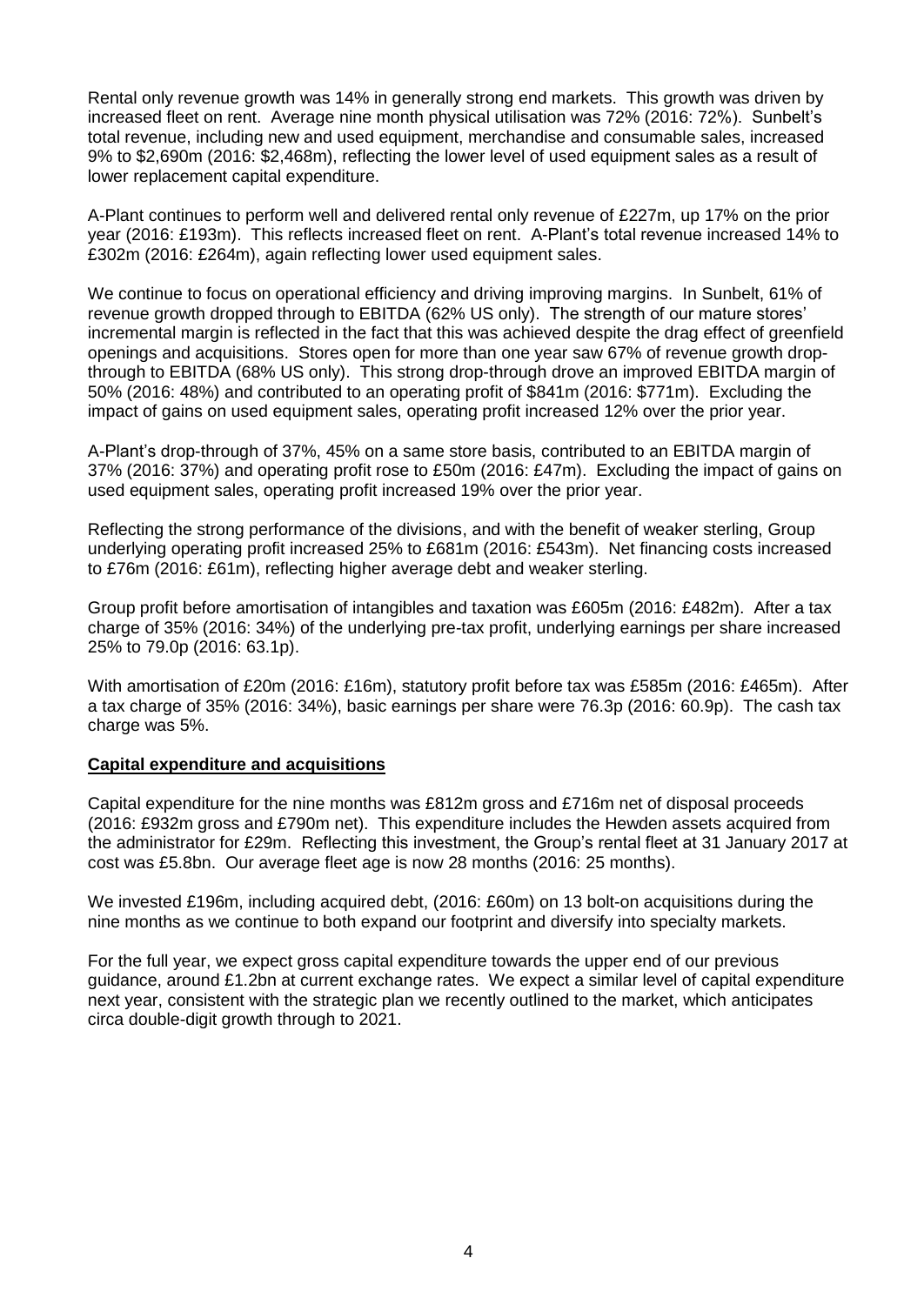## **Return on Investment**

Sunbelt's pre-tax return on investment (excluding goodwill and intangible assets) in the 12 months to 31 January 2017 was 22% (2016: 24%). This remains well ahead of the Group's pretax weighted average cost of capital although it has been affected in the short term by our investment in greenfields and bolt-on acquisitions and our young fleet age. In the UK, return on investment (excluding goodwill and intangible assets) was 14% (2016: 13%). For the Group as a whole, return on investment (including goodwill and intangible assets) was 18% (2016: 19%).

### **Cash flow and net debt**

As expected, debt increased during the nine months as we invested in the fleet and made a number of bolt-on acquisitions. In addition, weaker sterling increased reported debt by £304m. During the nine months, we spent £48m on share buybacks.

Net debt at 31 January 2017 was £2,588m (2016: £2,169m) while, reflecting our strong earnings growth, the ratio of net debt to EBITDA reduced to 1.7 times (2016: 1.9 times) on a constant currency basis. This is in the middle of the Group's target range for net debt to EBITDA of 1.5 to 2 times, broadly where we expect to remain.

In December the Group increased the size of its senior credit facility ('ABL facility') to \$3.1bn, while other terms and conditions remained unchanged. This ensures the Group's debt package continues to be well structured and flexible, enabling us to optimise the opportunity presented by end market conditions. The Group's debt facilities are committed for an average of five years. At 31 January 2017, availability under the senior secured debt facility was \$1,334m, with an additional \$1,454m of suppressed availability - substantially above the \$310m level at which the Group's entire debt package is covenant free.

#### **Current trading and outlook**

Both divisions continue to perform well. Accordingly, we expect full year results to be in line with our expectations and the Board continues to look to the medium term with confidence.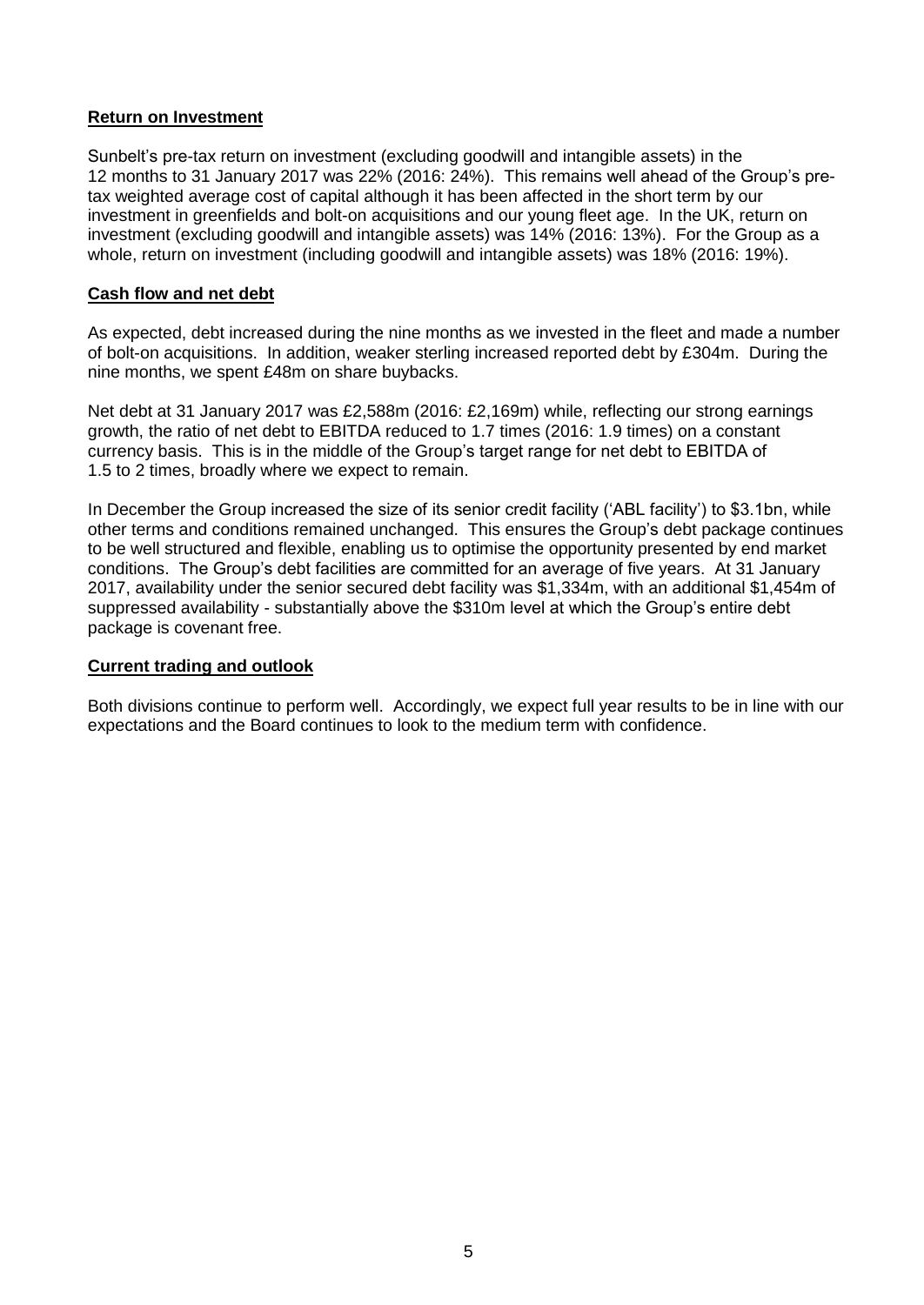# **CONSOLIDATED INCOME STATEMENT FOR THE THREE MONTHS ENDED 31 JANUARY 2017**

|                                      |                               | 2017         |                   |                               | 2016         |              |
|--------------------------------------|-------------------------------|--------------|-------------------|-------------------------------|--------------|--------------|
|                                      | <b>Before</b><br>amortisation | Amortisation | <b>Total</b>      | <b>Before</b><br>amortisation | Amortisation | <b>Total</b> |
|                                      | £m                            | £m           | £m                | £m                            | £m           | £m           |
| Third quarter - unaudited            |                               |              |                   |                               |              |              |
| <b>Revenue</b>                       |                               |              |                   |                               |              |              |
| Rental revenue                       | 729.2                         |              | 729.2             | 546.9                         |              | 546.9        |
| Sale of new equipment,               |                               |              |                   |                               |              |              |
| merchandise and consumables          | 32.7                          |              | 32.7              | 23.2                          |              | 23.2         |
| Sale of used rental equipment        | 42.6                          |              | 42.6              | 42.1                          |              | 42.1         |
|                                      | 804.5                         |              | 804.5             | 612.2                         |              | 612.2        |
| <b>Operating costs</b>               |                               |              |                   |                               |              |              |
| Staff costs                          | (190.8)                       |              | (190.8)           | (147.6)                       |              | (147.6)      |
| Used rental equipment sold           | (35.1)                        |              | (35.1)            | (31.6)                        |              | (31.6)       |
| Other operating costs                | (211.7)                       |              | (211.7)           | (155.6)                       |              | (155.6)      |
|                                      | (437.6)                       |              | (437.6)           | (334.8)                       |              | (334.8)      |
| <b>EBITDA*</b>                       | 366.9                         |              | 366.9             | 277.4                         |              | 277.4        |
| Depreciation                         | (160.3)                       |              | (160.3)           | (116.8)                       |              | (116.8)      |
| Amortisation of intangibles          |                               | (7.5)        | (7.5)             |                               | (5.6)        | (5.6)        |
| <b>Operating profit</b>              | 206.6                         | (7.5)        | 199.1             | 160.6                         | (5.6)        | 155.0        |
| Investment income                    | 0.1                           |              | 0.1               |                               |              |              |
| Interest expense                     | (28.0)                        |              | (28.0)            | (21.5)                        |              | (21.5)       |
| <b>Profit on ordinary activities</b> |                               |              |                   |                               |              |              |
| before taxation                      | 178.7                         | (7.5)        | 171.2             | 139.1                         | (5.6)        | 133.5        |
| Taxation                             | (64.3)                        | 2.4          | (61.9)            | (48.8)                        | 1.8          | (47.0)       |
| Profit attributable to equity        |                               |              |                   |                               |              |              |
| holders of the Company               | <u>114.4</u>                  | (5.1)        | 109.3             | 90.3                          | (3.8)        | 86.5         |
| Basic earnings per share             | <u>23.0p</u>                  | (1.0p)       | 22.0 <sub>p</sub> | 18.0p                         | (0.8p)       | 17.2p        |
| Diluted earnings per share           | 22.9p                         | (1.0p)       | 21.9p             | 18.0p                         | (0.7p)       | 17.3p        |

\* EBITDA is presented here as an additional performance measure as it is commonly used by investors and lenders.

All revenue and profit for the period is generated from continuing operations.

Details of principal risks and uncertainties are given in the Review of Third Quarter, Balance Sheet and Cash Flow accompanying these condensed consolidated interim financial statements.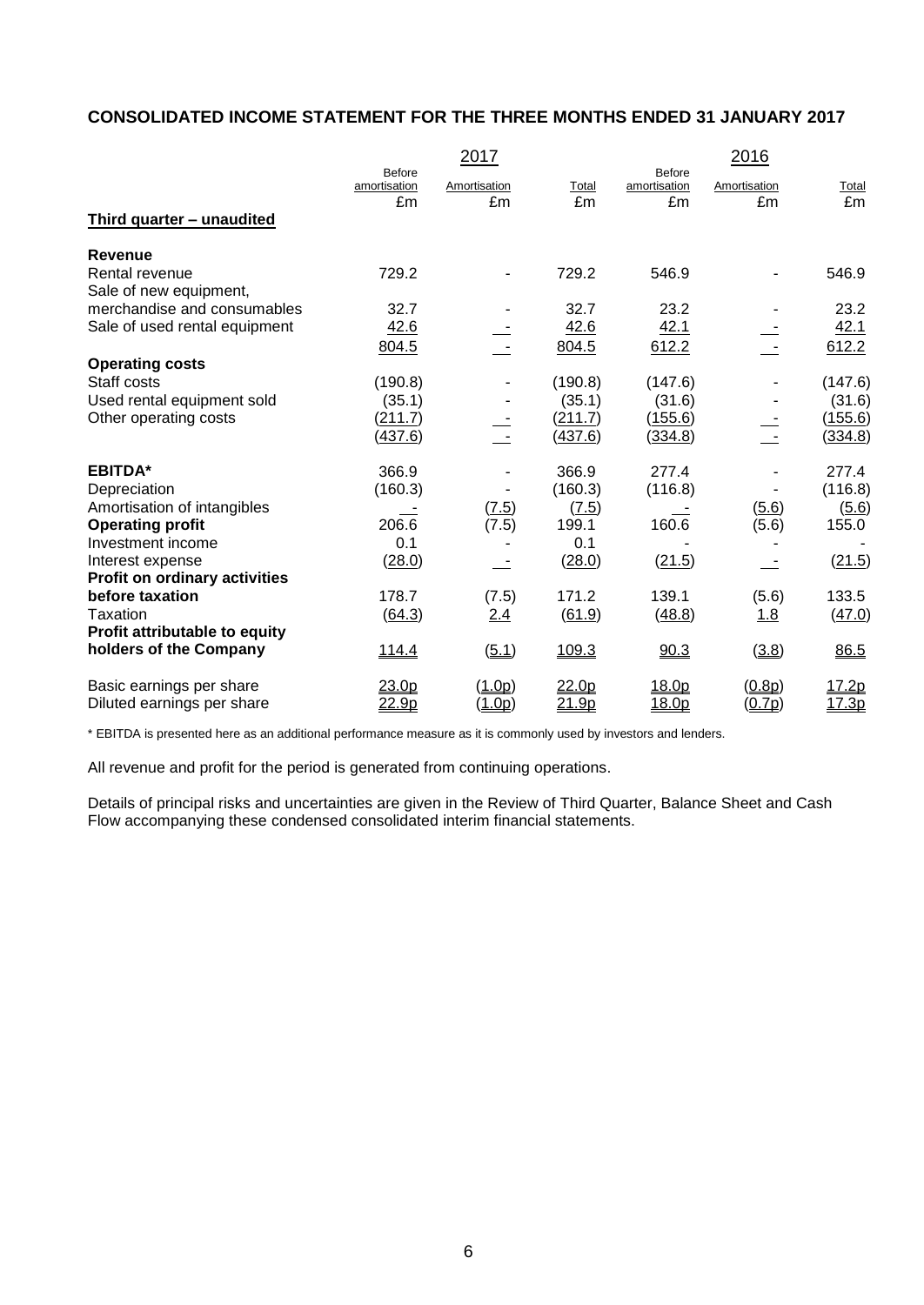# **CONSOLIDATED INCOME STATEMENT FOR THE NINE MONTHS ENDED 31 JANUARY 2017**

|                                      |                              | 2017               |              |                              | 2016               |             |
|--------------------------------------|------------------------------|--------------------|--------------|------------------------------|--------------------|-------------|
|                                      | Before<br>amortisation<br>£m | Amortisation<br>£m | Total<br>£m  | Before<br>amortisation<br>£m | Amortisation<br>£m | Total<br>£m |
| Nine months - unaudited              |                              |                    |              |                              |                    |             |
| <b>Revenue</b>                       |                              |                    |              |                              |                    |             |
| Rental revenue                       | 2,173.8                      |                    | 2,173.8      | 1,675.5                      | ۰                  | 1,675.5     |
| Sale of new equipment,               |                              |                    |              |                              |                    |             |
| merchandise and consumables          | 91.0                         |                    | 91.0         | 68.1                         |                    | 68.1        |
| Sale of used rental equipment        | 91.4                         |                    | 91.4         | 136.1                        |                    | 136.1       |
|                                      | 2,356.2                      |                    | 2,356.2      | 1,879.7                      |                    | 1,879.7     |
| <b>Operating costs</b>               |                              |                    |              |                              |                    |             |
| Staff costs                          | (542.0)                      |                    | (542.0)      | (432.3)                      |                    | (432.3)     |
| Used rental equipment sold           | (77.1)                       |                    | (77.1)       | (105.3)                      |                    | (105.3)     |
| Other operating costs                | (612.8)                      |                    | (612.8)      | (472.9)                      |                    | (472.9)     |
|                                      | (1, 231.9)                   |                    | (1,231.9)    | (1,010.5)                    |                    | (1,010.5)   |
| <b>EBITDA*</b>                       | 1,124.3                      |                    | 1,124.3      | 869.2                        |                    | 869.2       |
| Depreciation                         | (443.3)                      |                    | (443.3)      | (326.5)                      |                    | (326.5)     |
| Amortisation of intangibles          |                              | (20.1)             | (20.1)       |                              | (16.4)             | (16.4)      |
| <b>Operating profit</b>              | 681.0                        | (20.1)             | 660.9        | 542.7                        | (16.4)             | 526.3       |
| Investment income                    | 0.2                          |                    | 0.2          | 0.1                          |                    | 0.1         |
| Interest expense                     | (76.6)                       |                    | (76.6)       | (61.0)                       |                    | (61.0)      |
| <b>Profit on ordinary activities</b> |                              |                    |              |                              |                    |             |
| before taxation                      | 604.6                        | (20.1)             | 584.5        | 481.8                        | (16.4)             | 465.4       |
| Taxation                             | (210.2)                      | 6.5                | (203.7)      | (165.3)                      | 5.3                | (160.0)     |
| Profit attributable to equity        |                              |                    |              |                              |                    |             |
| holders of the Company               | 394.4                        | (13.6)             | 380.8        | 316.5                        | (11.1)             | 305.4       |
| Basic earnings per share             | 79.0p                        | (2.7p)             | 76.3p        | 63.1p                        | (2.2p)             | 60.9p       |
| Diluted earnings per share           | <u>78.7p</u>                 | (2.7p)             | <u>76.0p</u> | 62.9p                        | <u>(2.2p)</u>      | 60.7p       |

\* EBITDA is presented here as an additional performance measure as it is commonly used by investors and lenders.

All revenue and profit for the period is generated from continuing operations.

# **CONSOLIDATED STATEMENT OF COMPREHENSIVE INCOME**

|                                                                     | Unaudited |                 |                              |       |
|---------------------------------------------------------------------|-----------|-----------------|------------------------------|-------|
|                                                                     |           | Three months to | Nine months to<br>31 January |       |
|                                                                     |           | 31 January      |                              |       |
|                                                                     | 2017      | 2016            | 2017                         | 2016  |
|                                                                     | £m        | £m              | £m                           | £m    |
| Profit attributable to equity holders of the Company for the period | 109.3     | 86.5            | 380.8                        | 305.4 |
| Items that may be reclassified subsequently to profit or loss:      |           |                 |                              |       |
| Foreign currency translation differences                            | (47.8)    | 84.4            | 196.0                        | 80.4  |
| Total comprehensive income for the period                           | 61.5      | 170.9           | 576.8                        | 385.8 |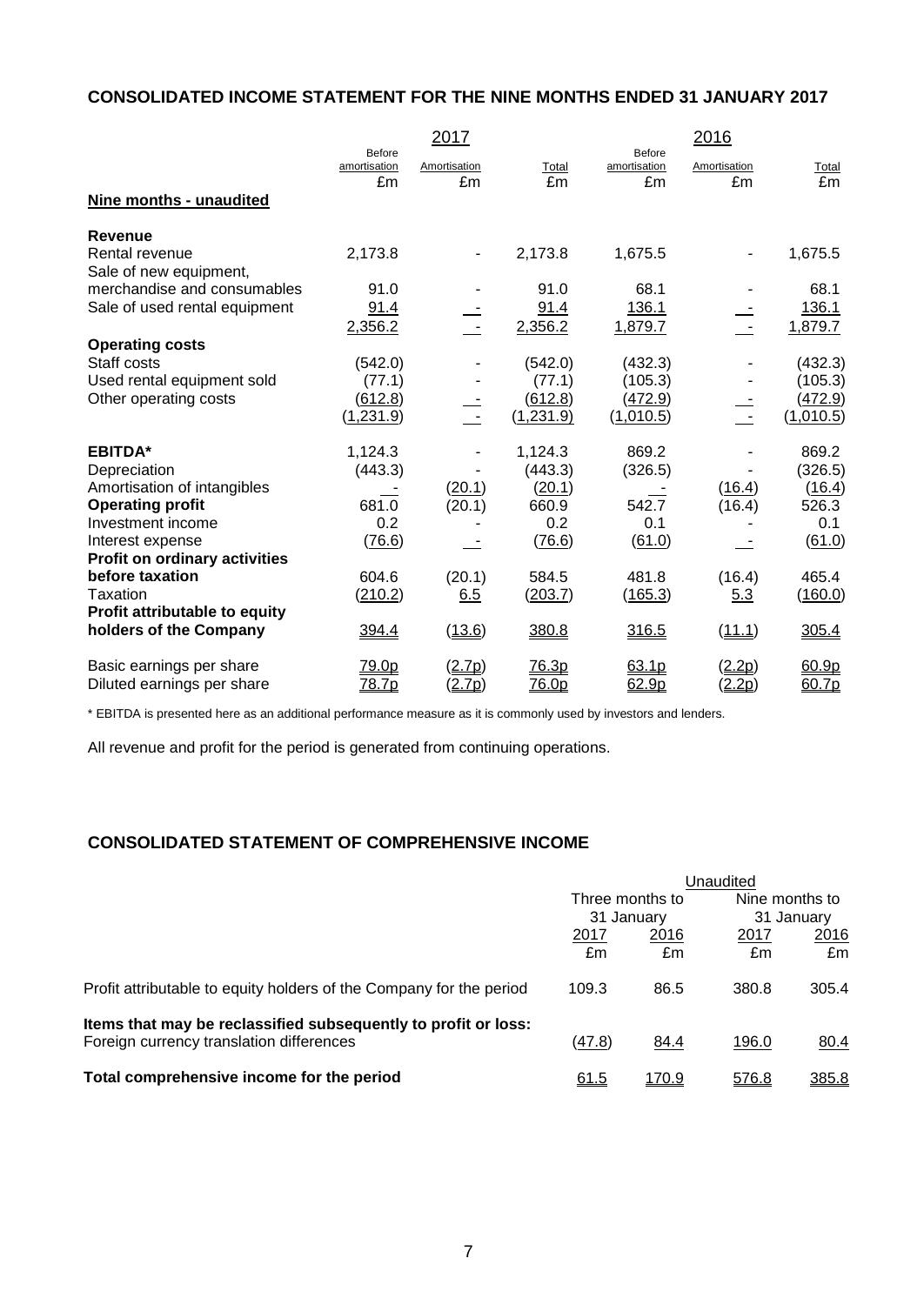# **CONSOLIDATED BALANCE SHEET AT 31 JANUARY 2017**

|                                                      | <b>Unaudited</b> | <b>Audited</b> |          |
|------------------------------------------------------|------------------|----------------|----------|
|                                                      |                  | 31 January     | 30 April |
|                                                      | 2017             | <u> 2016</u>   | 2016     |
|                                                      | £m               | £m             | £m       |
| <b>Current assets</b>                                |                  |                |          |
| Inventories                                          | 44.9             | 36.8           | 41.3     |
| Trade and other receivables                          | 584.8            | 458.2          | 455.7    |
| <b>Current tax asset</b>                             | 23.1             | 8.1            | 7.5      |
| Cash and cash equivalents                            | 8.0              | 10.0           | 13.0     |
|                                                      | 660.8            | 513.1          | 517.5    |
| <b>Non-current assets</b>                            |                  |                |          |
| Property, plant and equipment                        |                  |                |          |
| - rental equipment                                   | 4,062.2          | 3,157.3        | 3,246.9  |
| - other assets                                       | 409.7            | 341.8          | 341.9    |
|                                                      | 4,471.9          | 3,499.1        | 3,588.8  |
| Goodwill                                             | 702.4            | 573.3          | 556.7    |
| Other intangible assets                              | 117.3            | 102.9          | 83.8     |
| Net defined benefit pension plan asset               | 2.1              | 3.0            | 2.2      |
|                                                      | 5,293.7          | 4,178.3        | 4,231.5  |
|                                                      |                  |                |          |
| <b>Total assets</b>                                  | 5,954.5          | 4,691.4        | 4,749.0  |
|                                                      |                  |                |          |
| <b>Current liabilities</b>                           |                  |                |          |
| Trade and other payables                             | 358.9            | 324.5          | 480.5    |
| Current tax liability                                | 5.8              | 6.0            | 3.6      |
| Debt due within one year                             | 2.7              | 2.4            | 2.5      |
| Provisions                                           | 28.9             | 32.5           | 28.9     |
|                                                      | 396.3            | 365.4          | 515.5    |
| <b>Non-current liabilities</b>                       |                  |                |          |
| Debt due after more than one year                    | 2,593.7          | 2,176.4        | 2,012.2  |
| Provisions                                           | 20.7             | 22.9           | 17.6     |
| Deferred tax liabilities                             | 1,023.0          | 698.3          | 723.3    |
|                                                      | 3,637.4          | 2,897.6        | 2,753.1  |
|                                                      |                  |                |          |
| <b>Total liabilities</b>                             | 4,033.7          | 3,263.0        | 3,268.6  |
|                                                      |                  |                |          |
| <b>Equity</b>                                        |                  |                |          |
| Share capital                                        | 55.3             | 55.3           | 55.3     |
| Share premium account                                | 3.6              | 3.6            | 3.6      |
| Capital redemption reserve                           | 0.9              | 0.9            | 0.9      |
| Own shares held by the Company                       | (81.1)           | (33.1)         | (33.1)   |
| Own shares held through the ESOT                     | (16.7)           | (16.4)         | (16.2)   |
| Cumulative foreign exchange translation differences  | 284.4            | 119.1          | 88.4     |
| <b>Retained reserves</b>                             | 1,674.4          | 1,299.0        | 1,381.5  |
| Equity attributable to equity holders of the Company | 1,920.8          | <u>1,428.4</u> | 1,480.4  |
|                                                      |                  |                |          |
| <b>Total liabilities and equity</b>                  | 5,954.5          | 4,691.4        | 4,749.0  |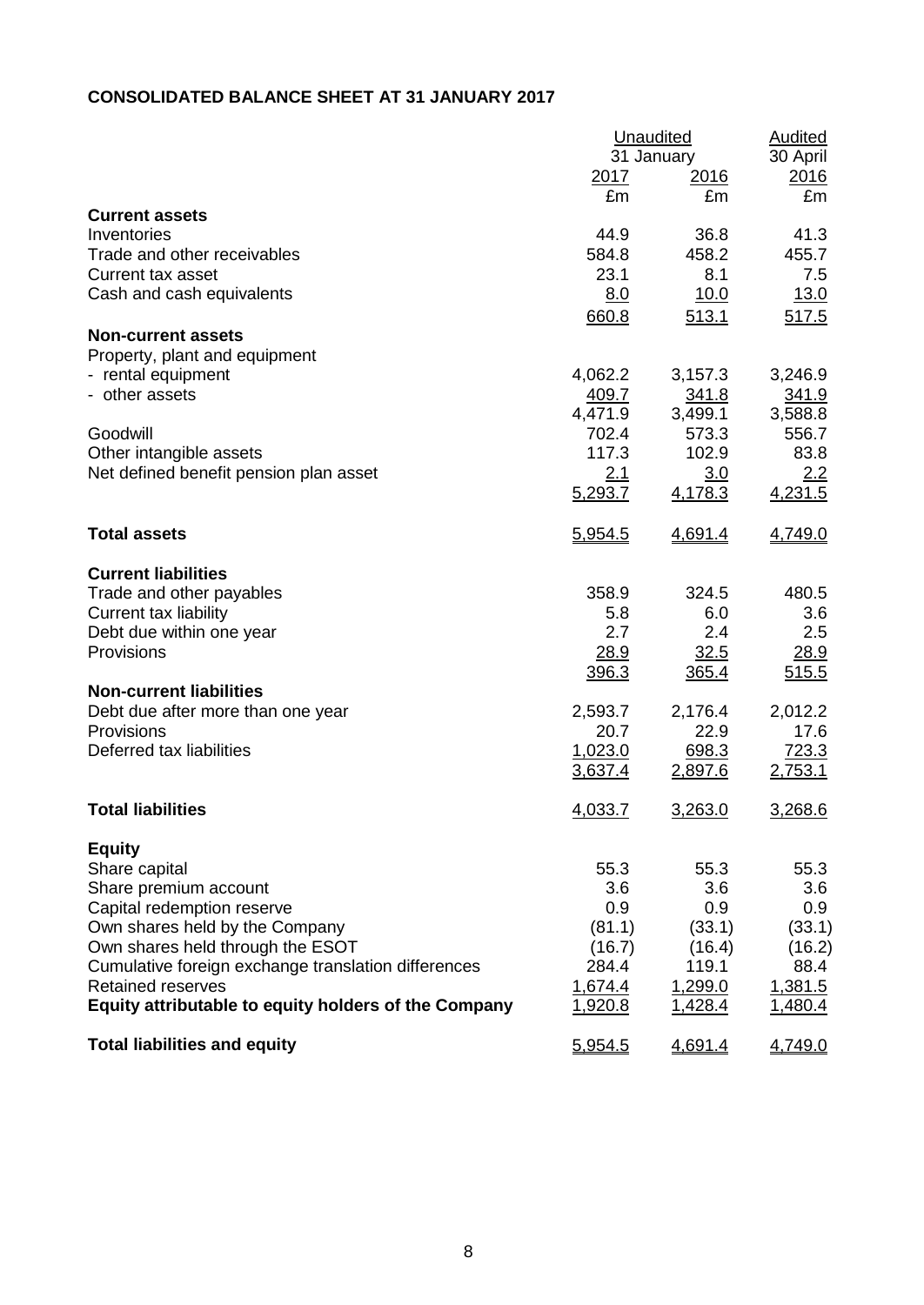# **CONSOLIDATED STATEMENT OF CHANGES IN EQUITY FOR THE NINE MONTHS ENDED 31 JANUARY 2017**

|                                                                                      | Share<br>capital<br>£m | Share<br>premium<br>account<br>£m | Capital<br>redemption<br>reserve<br>£m | Non-<br>distributable<br>reserve<br>£m | Own<br>shares<br>held by the<br>Company<br>£m | Own<br>shares<br>held<br>through<br>the ESOT<br>£m | Cumulative<br>foreign<br>exchange<br>translation<br>differences<br>£m | Retained<br>reserves<br>£m | <b>Total</b><br>£m |
|--------------------------------------------------------------------------------------|------------------------|-----------------------------------|----------------------------------------|----------------------------------------|-----------------------------------------------|----------------------------------------------------|-----------------------------------------------------------------------|----------------------------|--------------------|
| Unaudited<br>At 1 May 2015                                                           | 55.3                   | 3.6                               | 0.9                                    | 90.7                                   | (33.1)                                        | (15.5)                                             | 38.7                                                                  | 970.9                      | 1,111.5            |
| Profit for the period<br>Other comprehensive income:<br>Foreign currency translation |                        |                                   |                                        |                                        |                                               |                                                    |                                                                       | 305.4                      | 305.4              |
| differences<br>Total comprehensive income                                            |                        |                                   |                                        |                                        |                                               |                                                    | 80.4                                                                  | $\overline{\phantom{a}}$   | 80.4               |
| for the period                                                                       |                        |                                   |                                        |                                        |                                               |                                                    | 80.4                                                                  | 305.4                      | 385.8              |
| Dividends paid<br>Own shares purchased by                                            |                        |                                   |                                        |                                        |                                               |                                                    |                                                                       | (61.4)                     | (61.4)             |
| the ESOT                                                                             |                        |                                   |                                        |                                        |                                               | (11.8)                                             |                                                                       |                            | (11.8)             |
| Share-based payments                                                                 |                        |                                   |                                        |                                        |                                               | 10.9                                               |                                                                       | (7.3)                      | 3.6                |
| Tax on share-based payments<br>Transfer of                                           |                        |                                   |                                        |                                        |                                               |                                                    |                                                                       | 0.7                        | 0.7                |
| non-distributable reserve                                                            |                        | $\frac{1}{3.6}$                   |                                        | (90.7)                                 |                                               |                                                    |                                                                       | 90.7                       |                    |
| At 31 January 2016                                                                   | 55.3                   |                                   | 0.9                                    | $\equiv$                               | (33.1)                                        | (16.4)                                             | 119.1                                                                 | 1,299.0                    | 1,428.4            |
| Profit for the period<br>Other comprehensive income:<br>Foreign currency translation |                        |                                   |                                        |                                        |                                               |                                                    |                                                                       | 102.2                      | 102.2              |
| differences<br>Remeasurement of the defined                                          |                        |                                   |                                        |                                        |                                               |                                                    | (30.7)                                                                |                            | (30.7)             |
| benefit pension plan<br>Tax on defined benefit                                       |                        |                                   |                                        |                                        |                                               |                                                    |                                                                       | (0.6)                      | (0.6)              |
| pension plan                                                                         |                        |                                   |                                        |                                        |                                               |                                                    | ÷,                                                                    | 0.1                        | 0.1                |
| Total comprehensive income<br>for the period                                         |                        |                                   |                                        |                                        |                                               |                                                    | (30.7)                                                                | 101.7                      | 71.0               |
| Dividends paid                                                                       |                        |                                   |                                        |                                        |                                               |                                                    |                                                                       | (20.1)                     | (20.1)             |
| Own shares purchased by<br>the ESOT                                                  |                        |                                   |                                        |                                        |                                               | (0.2)                                              |                                                                       | $\blacksquare$             | (0.2)              |
| Share-based payments                                                                 |                        |                                   |                                        |                                        |                                               | 0.4                                                |                                                                       | 0.7                        | 1.1                |
| Tax on share-based payments<br>At 30 April 2016                                      | 55.3                   | $\overline{3.6}$                  | 0.9                                    | $\overline{\phantom{a}}$               | (33.1)                                        | (16.2)                                             | 88.4                                                                  | 0.2<br>1,381.5             | 0.2<br>1,480.4     |
| Profit for the period<br>Other comprehensive income:<br>Foreign currency translation |                        |                                   |                                        |                                        |                                               |                                                    |                                                                       | 380.8                      | 380.8              |
| differences<br>Total comprehensive income                                            |                        |                                   |                                        |                                        |                                               |                                                    | 196.0                                                                 |                            | 196.0              |
| for the period                                                                       |                        |                                   |                                        |                                        |                                               |                                                    | 196.0                                                                 | 380.8                      | 576.8              |
| Dividends paid                                                                       |                        |                                   |                                        |                                        |                                               |                                                    |                                                                       | (92.4)                     | (92.4)             |
| Own shares purchased by<br>the ESOT                                                  |                        |                                   |                                        |                                        |                                               | (7.2)                                              |                                                                       |                            | (7.2)              |
| Own shares purchased by<br>the Company                                               |                        |                                   |                                        |                                        |                                               |                                                    |                                                                       |                            |                    |
| Share-based payments                                                                 |                        |                                   |                                        |                                        | (48.0)                                        | 6.7                                                |                                                                       | (2.4)                      | (48.0)<br>4.3      |
| Tax on share-based payments                                                          |                        |                                   |                                        |                                        |                                               |                                                    |                                                                       | 6.9                        | 6.9                |
| At 31 January 2017                                                                   | 55.3                   | 3.6                               | 0.9                                    |                                        | (81.1)                                        | (16.7)                                             | 284.4                                                                 | 1,674.4                    | 1,920.8            |

The non-distributable reserve related to the reserve created on the cancellation of the then share premium account in August 2005. This reserve became distributable in August 2015 and was transferred to distributable reserves in the year ended 30 April 2016.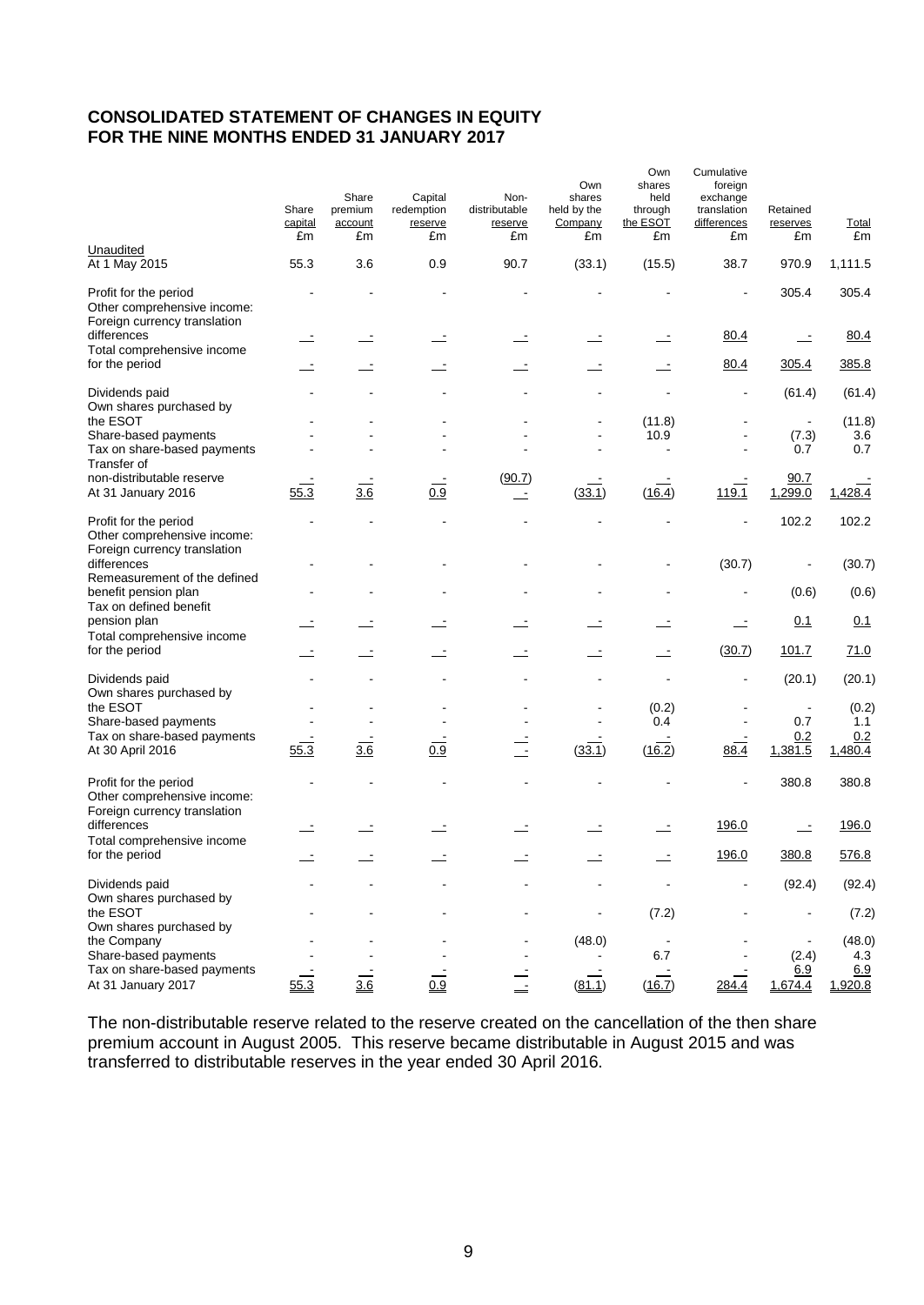# **CONSOLIDATED CASH FLOW STATEMENT FOR THE NINE MONTHS ENDED 31 JANUARY 2017**

|                                                                    | Unaudited    |                |  |
|--------------------------------------------------------------------|--------------|----------------|--|
|                                                                    | <u>2017</u>  | <u> 2016 </u>  |  |
|                                                                    | £m           | £m             |  |
| Cash flows from operating activities                               |              |                |  |
| Cash generated from operations before exceptional                  |              |                |  |
| items and changes in rental equipment                              | 1,069.0      | 763.9          |  |
| Payments for rental property, plant and equipment                  | (909.0)      | (942.7)        |  |
| Proceeds from disposal of rental property, plant and equipment     | 97.8         | 123.7          |  |
| Cash generated from/(used in) operations                           | 257.8        | (55.1)         |  |
| Financing costs paid (net)                                         | (80.4)       | (62.6)         |  |
| Tax paid (net)                                                     | (39.9)       | (0.1)          |  |
| Net cash generated from/(used in) operating activities             | <u>137.5</u> | (117.8)        |  |
| Cash flows from investing activities                               |              |                |  |
| Acquisition of businesses                                          | (180.1)      | (62.9)         |  |
| Payments for non-rental property, plant and equipment              | (70.9)       | (85.9)         |  |
| Proceeds from disposal of non-rental property, plant and equipment | 11.0         | 6.1            |  |
| Payments for purchase of intangible assets                         | (9.1)        |                |  |
| Net cash used in investing activities                              | (249.1)      | (142.7)        |  |
| <b>Cash flows from financing activities</b>                        |              |                |  |
| Drawdown of loans                                                  | 567.7        | 449.1          |  |
| Redemption of loans                                                | (312.6)      | (115.4)        |  |
| Capital element of finance lease payments                          | (1.5)        | (1.0)          |  |
| Dividends paid                                                     | (92.4)       | (61.4)         |  |
| Purchase of own shares by the ESOT                                 | (7.2)        | (11.8)         |  |
| Purchase of own shares by the Company                              | (48.0)       |                |  |
| Net cash from financing activities                                 | 106.0        | 259.5          |  |
| Decrease in cash and cash equivalents                              | (5.6)        | (1.0)          |  |
| Opening cash and cash equivalents                                  | 13.0         | 10.5           |  |
| Effect of exchange rate difference                                 | <u>0.6</u>   | <u>0.5</u>     |  |
| <b>Closing cash and cash equivalents</b>                           | 8.0          | 10.0           |  |
| Reconciliation of net cash flows to net debt                       |              |                |  |
| Decrease in cash in the period                                     | 5.6          | 1.0            |  |
| Increase in debt through cash flow                                 | 253.6        | 332.7          |  |
| Change in net debt from cash flows                                 | 259.2        | 333.7          |  |
| Debt acquired                                                      | 21.3         | 0.3            |  |
| Exchange differences                                               | 303.8        | 145.6          |  |
| Non-cash movements:                                                |              |                |  |
| - deferred costs of debt raising                                   | 1.6          | 1.3            |  |
| - capital element of new finance leases                            | 0.8          | 0.8            |  |
| Increase in net debt in the period                                 | 586.7        | 481.7          |  |
| Net debt at 1 May                                                  | 2,001.7      | 1,687.1        |  |
| Net debt at 31 January                                             | 2,588.4      | <u>2,168.8</u> |  |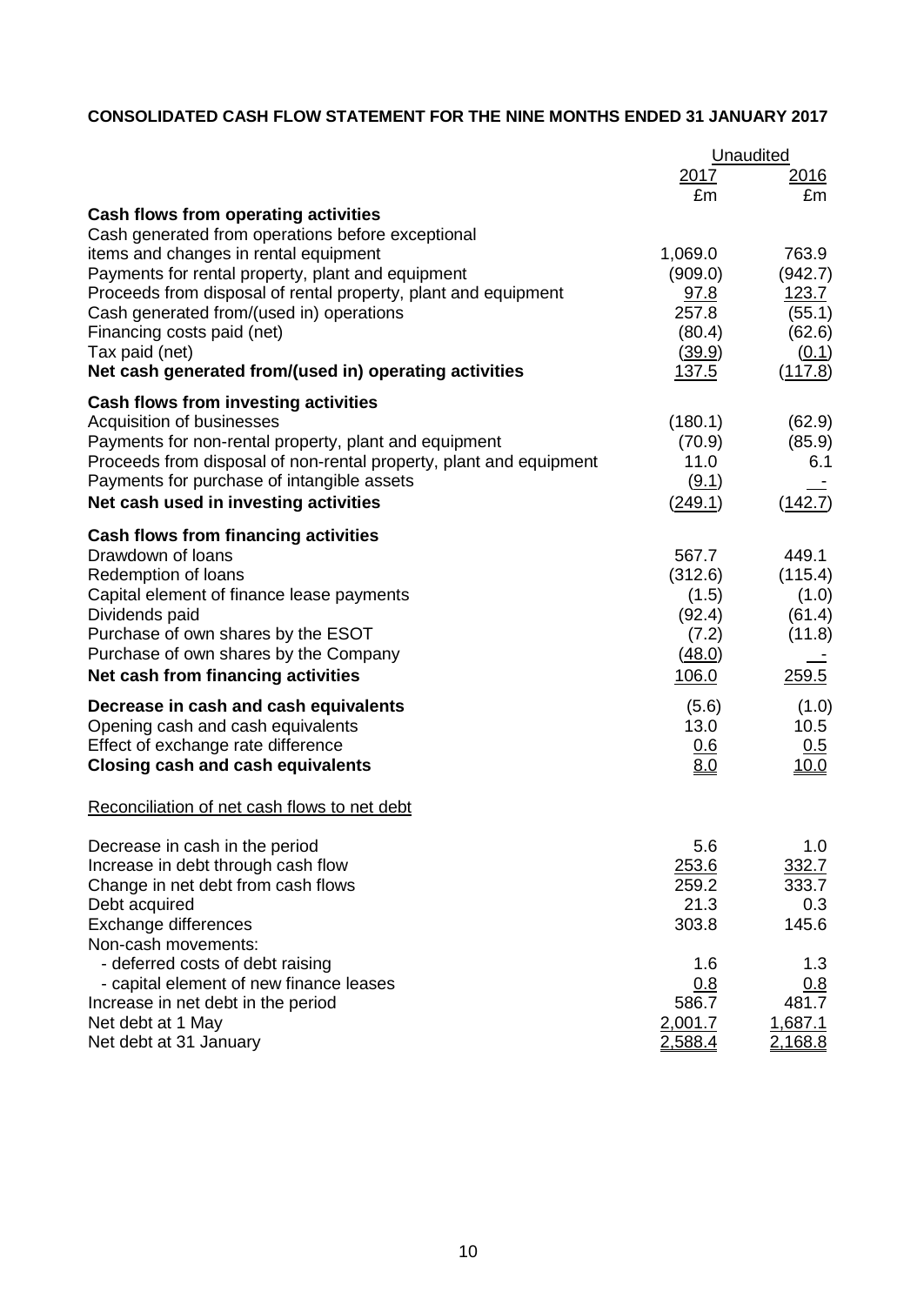## 1. General information

Ashtead Group plc ('the Company') is a company incorporated and domiciled in England and Wales and listed on the London Stock Exchange. The condensed consolidated interim financial statements as at, and for the nine months ended, 31 January 2017 comprise the Company and its subsidiaries ('the Group').

The condensed consolidated interim financial statements for the nine months ended 31 January 2017 were approved by the directors on 6 March 2017.

The condensed consolidated interim financial statements do not constitute statutory accounts as defined in Section 434 of the Companies Act 2006. The statutory accounts for the year ended 30 April 2016 were approved by the directors on 13 June 2016 and have been mailed to shareholders and filed with the Registrar of Companies. The auditor's report on those accounts was unqualified, did not include a reference to any matter by way of emphasis and did not contain a statement under Section 498(2) or (3) of the Companies Act 2006.

## 2. Basis of preparation

The condensed consolidated interim financial statements for the nine months ended 31 January 2017 have been prepared in accordance with the Disclosure and Transparency Rules of the United Kingdom's Financial Conduct Authority and relevant International Financial Reporting Standards ('IFRS') as adopted by the European Union (including IAS 34, Interim Financial Reporting).

The accounting policies applied in the condensed consolidated interim financial statements should be read in conjunction with the Group's Annual Report and Accounts for the year ended 30 April 2016. There are no new IFRS and IFRIC Interpretations that are effective for the first time for this interim period which have a material impact on the Group.

The Directors have adopted various alternative performance measures to provide additional useful information on the underlying trends, performance and position of the Group. The alternative performance measures are not defined by IFRS and therefore may not be directly comparable with other companies' alternative performance measures, but are defined within these interim financial statements.

The condensed consolidated interim financial statements have been prepared on the going concern basis. The Group's internal budgets and forecasts of future performance, available financing facilities and facility headroom (see note 11), provide a reasonable expectation that the Group has adequate resources to continue in operation for the foreseeable future and consequently the going concern basis continues to be appropriate in preparing the condensed consolidated interim financial statements.

The exchange rates used in respect of the US dollar are:

|                                               | 2017 | 2016 |
|-----------------------------------------------|------|------|
| Average for the three months ended 31 January | 1.24 | 1.49 |
| Average for the nine months ended 31 January  | 1.31 | 1.53 |
| At 30 April                                   | 1.47 | 1.54 |
| At 31 January                                 | 1.26 | 1.42 |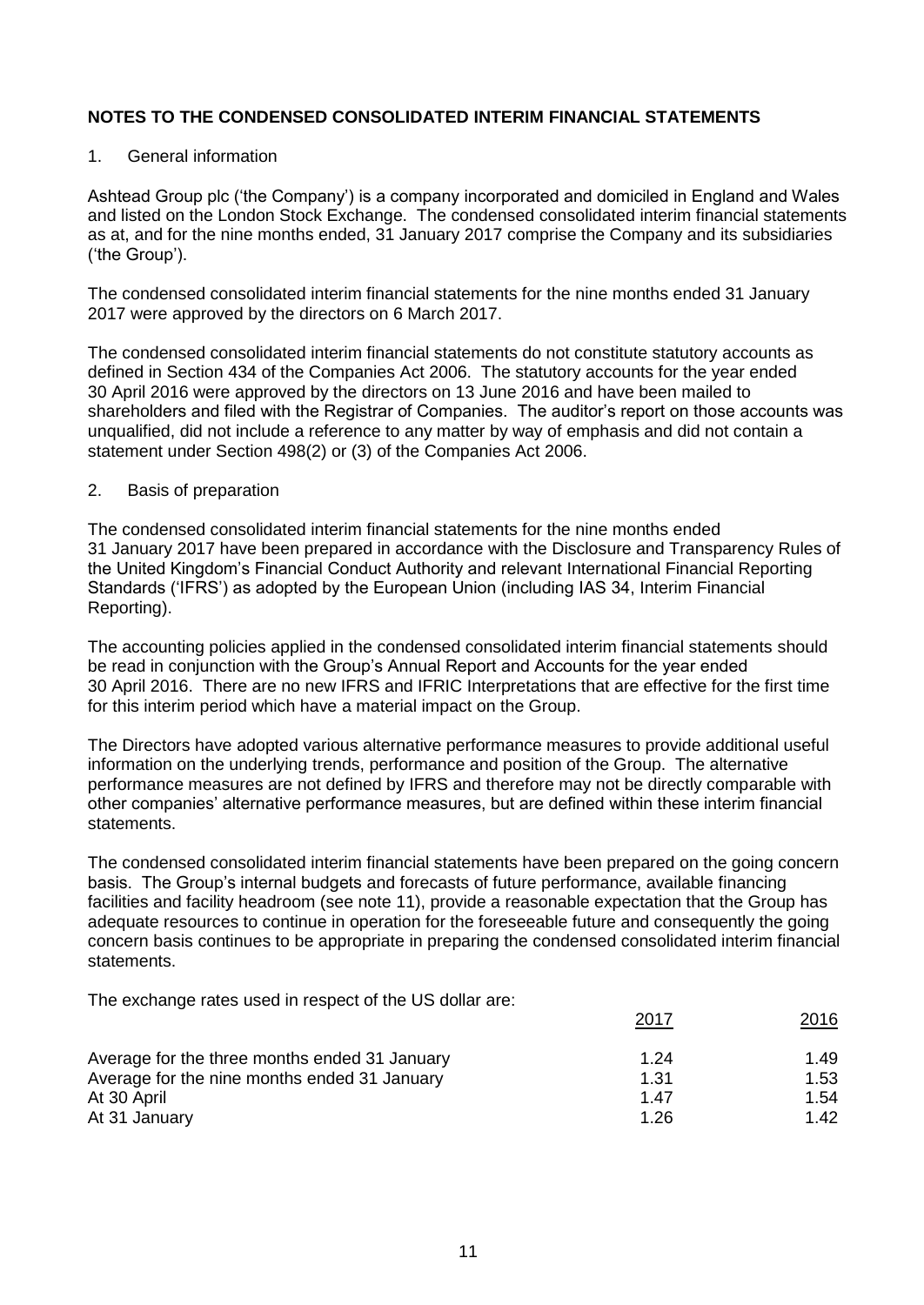# 3. Segmental analysis

| Three months to 31 January        | Revenue<br>£m         | Operating<br>profit before<br>amortisation<br>£m | Amortisation<br>£m     | Operating<br><u>profit</u><br>£m |
|-----------------------------------|-----------------------|--------------------------------------------------|------------------------|----------------------------------|
| 2017                              |                       |                                                  |                        |                                  |
| Sunbelt<br>A-Plant                | 702.1<br>102.4        | 198.0<br>12.5                                    | (5.0)<br>(2.5)         | 193.0<br>10.0                    |
| Corporate costs                   |                       | (3.9)                                            |                        | (3.9)                            |
|                                   | 804.5                 | 206.6                                            | (7.5)                  | 199.1                            |
| 2016                              |                       |                                                  |                        |                                  |
| Sunbelt<br>A-Plant                | 526.6<br>85.6         | 150.9<br>12.0                                    | (4.3)<br>(1.3)         | 146.6<br>10.7                    |
| Corporate costs                   | 612.2                 | (2.3)<br>160.6                                   | (5.6)                  | (2.3)<br>155.0                   |
|                                   |                       |                                                  |                        |                                  |
| Nine months to 31 January<br>2017 |                       |                                                  |                        |                                  |
| <b>Sunbelt</b>                    | 2,054.5               | 642.0                                            | (14.4)                 | 627.6                            |
| A-Plant<br>Corporate costs        | 301.7                 | 50.4<br>(11.4)                                   | (5.7)                  | 44.7<br>(11.4)                   |
|                                   | 2,356.2               | 681.0                                            | (20.1)                 | 660.9                            |
| 2016<br>Sunbelt                   | 1,615.8               | 504.7                                            | (12.7)                 | 492.0                            |
| A-Plant                           | 263.9                 | 47.0                                             | (3.7)                  | 43.3                             |
| Corporate costs                   | 1,879.7               | (9.0)<br>542.7                                   | (16.4)                 | (9.0)<br>526.3                   |
|                                   |                       |                                                  |                        |                                  |
|                                   | <b>Segment assets</b> | <u>Cash</u>                                      | <b>Taxation assets</b> | <b>Total assets</b>              |
|                                   | £m                    | £m                                               | £m                     | £m                               |
| At 31 January 2017<br>Sunbelt     | 5,156.7               |                                                  |                        | 5,156.7                          |
| A-Plant                           | 766.1                 |                                                  |                        | 766.1                            |
| Corporate items                   | 0.6<br>5,923.4        | $\frac{8.0}{8.0}$                                | 23.1<br>23.1           | 31.7<br>5,954.5                  |
| At 30 April 2016                  |                       |                                                  |                        |                                  |
| Sunbelt                           | 4,117.9               |                                                  |                        | 4,117.9                          |
| A-Plant                           | 610.1                 |                                                  |                        | 610.1                            |
| Corporate items                   | 0.5<br>4,728.5        | <u>13.0</u><br>13.0                              | 7.5<br>7.5             | 21.0<br>4,749.0                  |

Sunbelt includes Sunbelt Rentals of Canada Inc..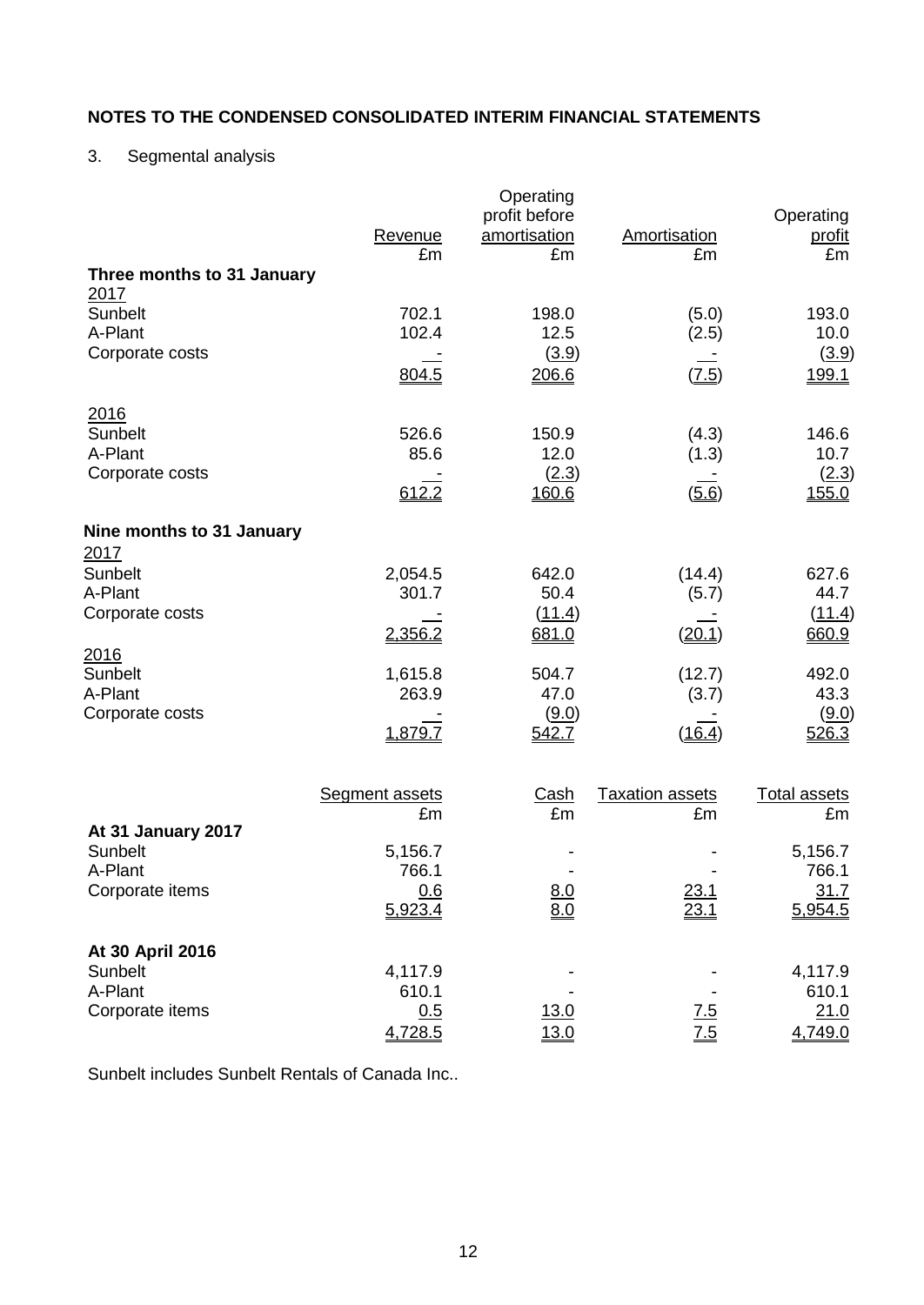4. Operating costs and other income

|                                             |                               | 2017              |               |                               | 2016                       |                      |
|---------------------------------------------|-------------------------------|-------------------|---------------|-------------------------------|----------------------------|----------------------|
|                                             | <b>Before</b><br>amortisation | Amortisation      | Total         | <b>Before</b><br>amortisation | Amortisation               | Total                |
|                                             | £m                            | £m                | £m            | £m                            | £m                         | £m                   |
| Three months to 31 January                  |                               |                   |               |                               |                            |                      |
| Staff costs:<br><b>Salaries</b>             | 173.8                         |                   | 173.8         | 134.2                         |                            | 134.2                |
| Social security costs                       | 13.9                          |                   | 13.9          | 10.8                          |                            | 10.8                 |
| Other pension costs                         | 3.1                           |                   | 3.1           | 2.6                           |                            | 2.6                  |
|                                             | 190.8                         | $\sim$            | 190.8         | 147.6                         | $\sim$ $-$                 | 147.6                |
| Used rental equipment sold                  | 35.1                          |                   | 35.1          | 31.6                          |                            | 31.6                 |
| Other operating costs:                      |                               |                   |               |                               |                            |                      |
| Vehicle costs                               | 42.9                          |                   | 42.9          | 31.0                          |                            | 31.0                 |
| Spares, consumables & external repairs      | 38.0                          |                   | 38.0          | 30.5                          |                            | 30.5                 |
| <b>Facility costs</b>                       | 24.9                          |                   | 24.9          | 18.6                          |                            | 18.6                 |
| Other external charges                      | <u>105.9</u>                  |                   | 105.9         | 75.5                          |                            | 75.5                 |
|                                             | 211.7                         |                   | 211.7         | 155.6                         | $\mathbb{Z}^2$             | 155.6                |
| Depreciation and amortisation:              |                               |                   |               |                               |                            |                      |
| Depreciation<br>Amortisation of intangibles | 160.3                         |                   | 160.3         | 116.8                         |                            | 116.8                |
|                                             | 160.3                         | <u>7.5</u>        | 7.5           |                               | 5.6                        | 5.6                  |
|                                             |                               | 7.5               | 167.8         | 116.8                         | 5.6                        | 122.4                |
|                                             | 597.9                         | $\underline{7.5}$ | 605.4         | 451.6                         | 5.6                        | 457.2                |
| Nine months to 31 January                   |                               |                   |               |                               |                            |                      |
| Staff costs:                                |                               |                   |               |                               |                            |                      |
| <b>Salaries</b>                             | 494.8                         |                   | 494.8         | 394.4                         |                            | 394.4                |
| Social security costs                       | 37.9                          |                   | 37.9          | 30.5                          |                            | 30.5                 |
| Other pension costs                         | 9.3<br>542.0                  |                   | 9.3<br>542.0  | <u>7.4</u><br>432.3           |                            | <u>7.4</u><br>432.3  |
|                                             |                               |                   |               |                               |                            |                      |
| Used rental equipment sold                  | 77.1                          |                   | 77.1          | 105.3                         | $\equiv$                   | 105.3                |
| Other operating costs:                      |                               |                   |               |                               |                            |                      |
| Vehicle costs                               | 126.0                         |                   | 126.0         | 100.2                         |                            | 100.2                |
| Spares, consumables & external repairs      | 113.3                         |                   | 113.3         | 90.5                          |                            | 90.5                 |
| <b>Facility costs</b>                       | 68.6                          |                   | 68.6          | 53.9                          |                            | 53.9                 |
| Other external charges                      | 304.9                         |                   | 304.9         | 228.3                         |                            | 228.3                |
|                                             | 612.8                         |                   | 612.8         | 472.9                         |                            | 472.9                |
| Depreciation and amortisation:              |                               |                   |               |                               |                            |                      |
| Depreciation                                | 443.3                         |                   | 443.3         | 326.5                         |                            | 326.5                |
| Amortisation of intangibles                 | 443.3                         | 20.1<br>20.1      | 20.1<br>463.4 | 326.5                         | <u>16.4</u><br><u>16.4</u> | <u>16.4</u><br>342.9 |
|                                             |                               |                   |               |                               |                            |                      |
|                                             | 1,675.2                       | 20.1              | 1,695.3       | 1,337.0                       | 16.4                       | 1,353.4              |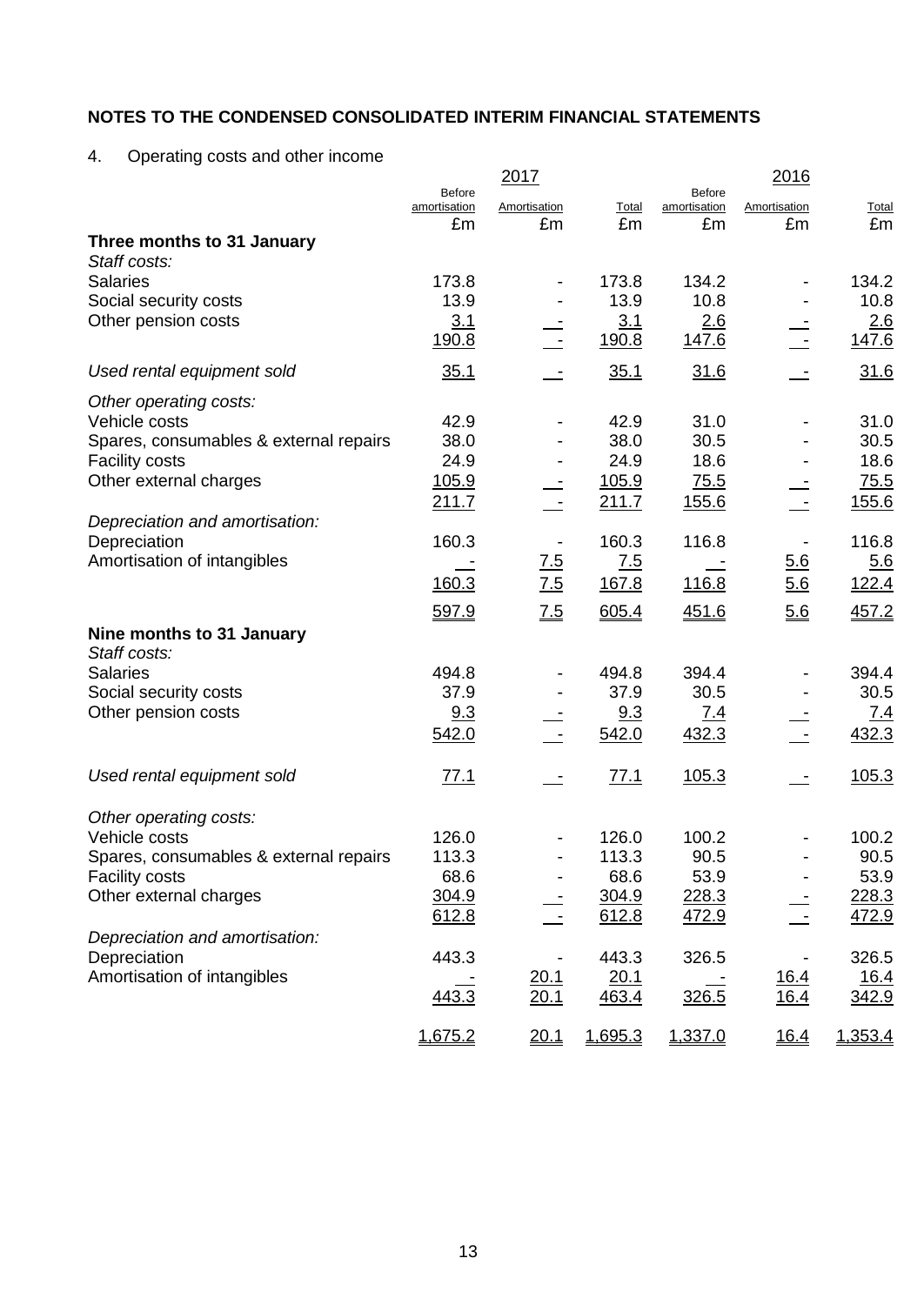## 5. Amortisation

Amortisation relates to the periodic write-off of intangible assets. The Group believes this item should be disclosed separately within the consolidated income statement to assist in the understanding of the financial performance of the Group. Underlying profit and earnings per share are stated before amortisation of intangibles.

|                             |            | Three months to<br>31 January |              | Nine months to<br>31 January |  |
|-----------------------------|------------|-------------------------------|--------------|------------------------------|--|
|                             |            |                               |              |                              |  |
|                             | 2017       | 2016                          | 2017         | 2016                         |  |
|                             | £m         | £m                            | £m           | £m                           |  |
| Amortisation of intangibles | 7.5        | 5.6                           | 20.1         | 16.4                         |  |
| Taxation                    | (2.4)      | <u>(1.8)</u>                  | (6.5)        | (5.3)                        |  |
|                             | <u>5.1</u> | <u>3.8</u>                    | <u> 13.6</u> | <u> 11.1 </u>                |  |

#### 6. Net financing costs

|                                                          | Three months to<br>31 January |             | Nine months to<br>31 January |            |
|----------------------------------------------------------|-------------------------------|-------------|------------------------------|------------|
|                                                          | <u>2017</u><br>£m             | 2016<br>£m  | 2017<br>£m                   | 2016<br>£m |
| Investment income:                                       |                               |             |                              |            |
| Net interest on the net defined benefit asset            | (0.1)                         |             | (0.2)                        | (0.1)      |
| Interest expense:                                        |                               |             |                              |            |
| Bank interest payable                                    | 9.7                           | 6.1         | 24.5                         | 16.1       |
| Interest payable on second priority senior secured notes | 17.3                          | 14.5        | 49.6                         | 42.5       |
| Interest payable on finance leases                       | 0.1                           | 0.1         | 0.2                          | 0.3        |
| Non-cash unwind of discount on provisions                | 0.3                           | 0.3         | 0.7                          | 0.8        |
| Amortisation of deferred debt raising costs              | 0.6                           | 0.5         | <u>1.6</u>                   | 1.3        |
| Total interest expense                                   | 28.0                          | 21.5        | 76.6                         | 61.0       |
| Net financing costs                                      | <u>27.9</u>                   | <u>21.5</u> | <u>76.4</u>                  | 60.9       |

## 7. Taxation

The tax charge for the period has been computed using a tax rate of 39% in North America (2016: 39%) and 20% in the UK (2016: 20%). The blended rate for the Group as a whole is 35% (2016: 34%).

The tax charge of £210.2m (2016: £165.3m) on the underlying profit before taxation of £604.6m (2016: £481.8m) can be explained as follows:

|                                                     | Nine months to 31 January |              |
|-----------------------------------------------------|---------------------------|--------------|
|                                                     | 2017                      | 2016         |
|                                                     | £m                        | £m           |
| <b>Current tax</b>                                  |                           |              |
| - current tax on income for the period              | 29.2                      | 18.8         |
| - adjustments to prior year                         | (0.8)                     | 0.5          |
|                                                     | 28.4                      | 19.3         |
| Deferred tax                                        |                           |              |
| - origination and reversal of temporary differences | 181.5                     | 145.9        |
| - adjustments to prior year                         | <u>0.3</u>                | 0.1          |
|                                                     | <u>181.8</u>              | 146.0        |
| Tax on underlying activities                        | 210.2                     | <u>165.3</u> |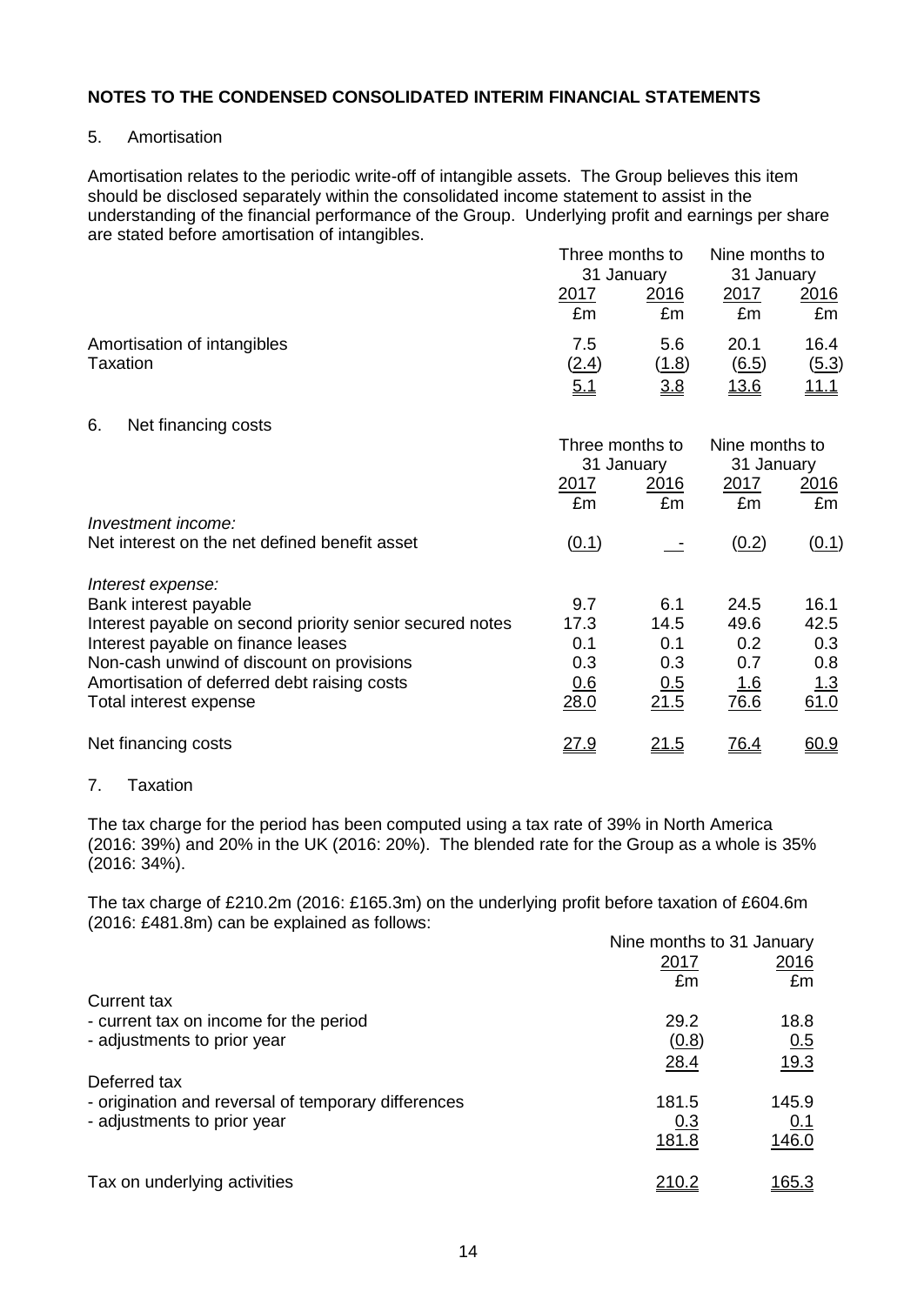## 7. Taxation (continued)

|                 |               | Nine months to 31 January |  |  |
|-----------------|---------------|---------------------------|--|--|
|                 | 2017          | <u>2016</u>               |  |  |
|                 | £m            | £m                        |  |  |
| Comprising:     |               |                           |  |  |
| - UK            | 12.1          | 11.6                      |  |  |
| - North America | <u> 198.1</u> | <u>153.7</u>              |  |  |
|                 | 210.2         | <u> 165.3</u>             |  |  |

In addition, the tax credit of £6.5m (2016: £5.3m) on amortisation of £20.1m (2016: £16.4m) consists of a deferred tax credit of £1.1m relating to the UK (2016: £0.5m) and £5.4m (2016: £4.8m) relating to North America.

## 8. Earnings per share

Basic and diluted earnings per share for the three and nine months ended 31 January 2017 have been calculated based on the profit for the relevant period and the weighted average number of ordinary shares in issue during that period (excluding shares held by the Company and the ESOT over which dividends have been waived). Diluted earnings per share is computed using the result for the relevant period and the diluted number of shares (ignoring any potential issue of ordinary shares which would be anti-dilutive). These are calculated as follows:

|                                                            | Three months to<br>31 January |                              | Nine months to<br>31 January |                       |
|------------------------------------------------------------|-------------------------------|------------------------------|------------------------------|-----------------------|
|                                                            | <u> 2017</u>                  | 2016                         | <u>2017</u>                  | <u>2016</u>           |
| Profit for the financial period (£m)                       | 109.3                         | 86.5                         | 380.8                        | 305.4                 |
| Weighted average number of shares (m) - basic<br>- diluted | <u>497.5</u><br>499.6         | 501.5<br>503.0               | <u>499.1</u><br>501.2        | <u>501.5</u><br>503.5 |
| Basic earnings per share<br>Diluted earnings per share     | <u>22.0p</u><br><u> 21.9p</u> | <u>17.2p</u><br><u>17.3p</u> | 76.3p<br><u>76.0p</u>        | 60.9p<br><u>60.7p</u> |

Underlying earnings per share (defined in any period as the earnings before amortisation of intangibles for that period divided by the weighted average number of shares in issue in that period) may be reconciled to the basic earnings per share as follows:

|                               |        | Three months to<br>31 January |                  | Nine months to<br>31 January |  |
|-------------------------------|--------|-------------------------------|------------------|------------------------------|--|
|                               | 2017   | 2016                          | 2017             | <u> 2016</u>                 |  |
| Basic earnings per share      | 22.0p  | 17.2p                         | 76.3p            | 60.9p                        |  |
| Amortisation of intangibles   | 1.5p   | 1.2p                          | 4.0 <sub>p</sub> | 3.3p                         |  |
| Tax on amortisation           | (0.5p) | (0.4p)                        | (1.3p)           | (1.1p)                       |  |
| Underlying earnings per share | 23.0p  | <u> 18.0p</u>                 | 79.0p            | 63.1p                        |  |

#### 9. Dividends

During the period, a final dividend in respect of the year ended 30 April 2016 of 18.5p (2015: 12.25p) per share was paid to shareholders costing £92.4m (2015: £61.4m). The interim dividend in respect of the year ending 30 April 2017 of 4.75p per share (2016: 4.0p) announced on 6 December 2016 was paid on 8 February 2017.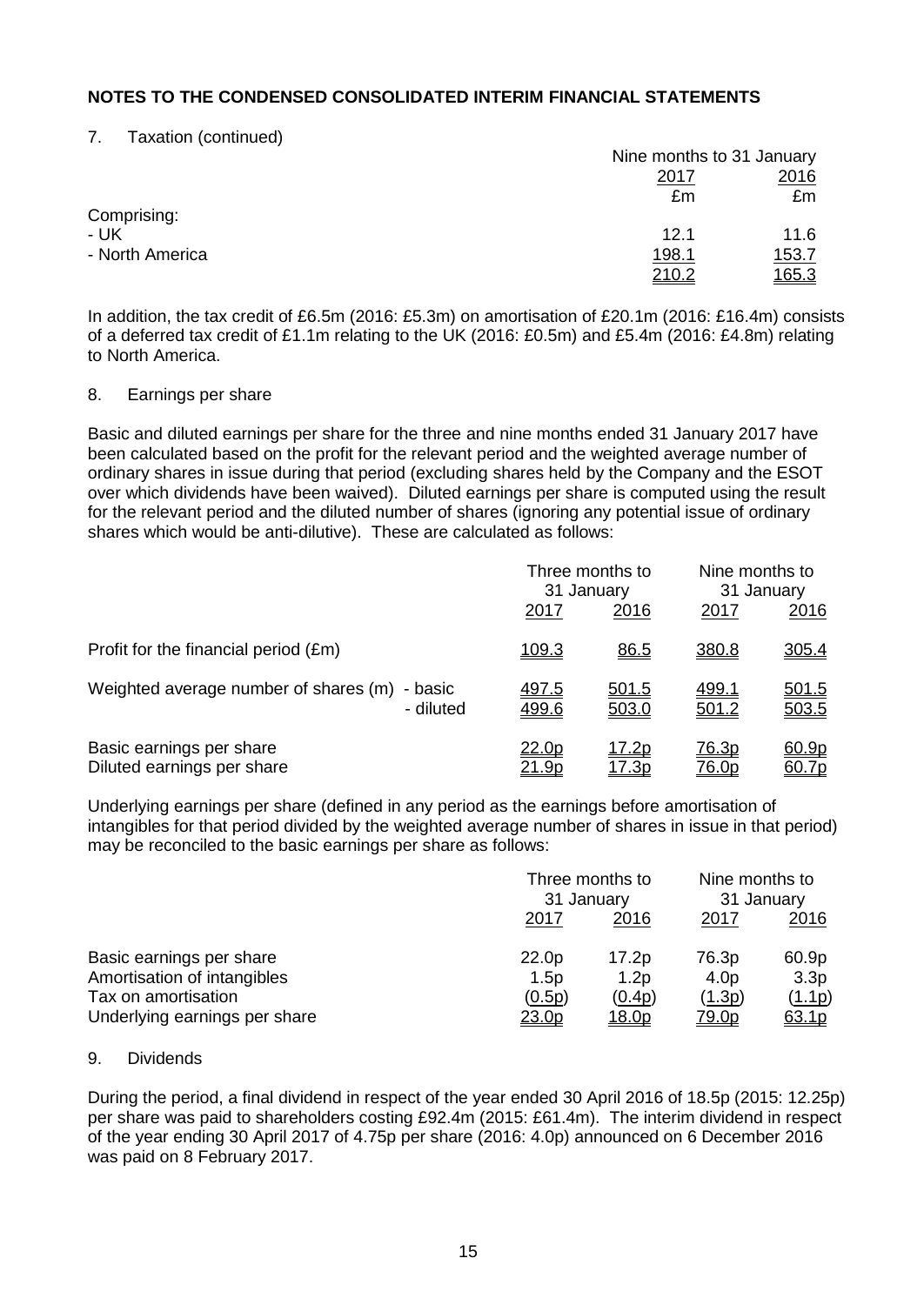## 10. Property, plant and equipment

|                                                       | 2017           |              |                | 2016           |
|-------------------------------------------------------|----------------|--------------|----------------|----------------|
|                                                       | Rental         |              | Rental         |                |
|                                                       | equipment      | <u>Total</u> | equipment      | <b>Total</b>   |
| Net book value                                        | £m             | £m           | £m             | £m             |
| At 1 May                                              | 3,246.9        | 3,588.8      | 2,534.2        | 2,811.1        |
| Exchange difference                                   | 453.7          | 497.0        | 162.4          | 178.2          |
| <b>Reclassifications</b>                              | (2.0)          |              | (1.2)          |                |
| <b>Additions</b>                                      | 738.3          | 812.2        | 840.2          | 932.0          |
| Acquisitions                                          | 97.7           | 104.1        | 18.2           | 19.9           |
| <b>Disposals</b>                                      | (81.8)         | (86.9)       | (110.8)        | (115.6)        |
| Depreciation                                          | <u>(390.6)</u> | (443.3)      | <u>(285.7)</u> | <u>(326.5)</u> |
| At 31 January                                         | 4,062.2        | 4,471.9      | 3,157.3        | 3,499.1        |
| <b>Borrowings</b><br>11.                              |                |              |                |                |
|                                                       |                |              | 31 January     | 30 April       |
|                                                       |                |              | 2017           | 2016           |
|                                                       |                |              | £m             | £m             |
| <b>Current</b>                                        |                |              |                |                |
| Finance lease obligations                             |                |              | 2.7            | <u>2.5</u>     |
| <b>Non-current</b>                                    |                |              |                |                |
| First priority senior secured bank debt               |                |              | 1,481.5        | 1,055.2        |
| Finance lease obligations                             |                |              | 1.9            | 2.9            |
| 6.5% second priority senior secured notes, due 2022   |                |              | 718.9          | 618.2          |
| 5.625% second priority senior secured notes, due 2024 |                |              | 391.4          | 335.9          |
|                                                       |                |              | 2,593.7        | 2,012.2        |

The senior secured bank debt and the senior secured notes are secured by way of, respectively, first and second priority fixed and floating charges over substantially all the Group's property, plant and equipment, inventory and trade receivables.

Our asset-based senior bank facility was increased to \$3.1bn in December 2016 and remains committed until July 2020. Other terms and conditions remained unchanged. The \$900m 6.5% senior secured notes mature in July 2022, whilst the \$500m 5.625% senior secured notes mature in October 2024. Our debt facilities therefore remain committed for the long term, with an average of five years remaining. The weighted average interest cost of these facilities (including non-cash amortisation of deferred debt raising costs) is approximately 4%. The terms of the \$900m and \$500m senior secured notes are such that financial performance covenants are only measured at the time new debt is raised.

There is one financial performance covenant under the first priority senior bank facility. That is, the fixed charge ratio (comprising LTM EBITDA before exceptional items less LTM net capital expenditure paid in cash over the sum of scheduled debt repayments plus cash interest, cash tax payments and dividends paid in the last twelve months) which must be equal to or greater than 1.0. This covenant does not apply when availability exceeds \$310m. As a matter of good practice, we calculate the covenant ratio each quarter. At 31 January 2017, the fixed charge ratio exceeded the covenant requirement.

At 31 January 2017, availability under the senior secured bank facility was \$1,334m (\$1,126m at 30 April 2016), with an additional \$1,454m of suppressed availability, meaning that the covenant was not measured at 31 January 2017 and is unlikely to be measured in forthcoming quarters.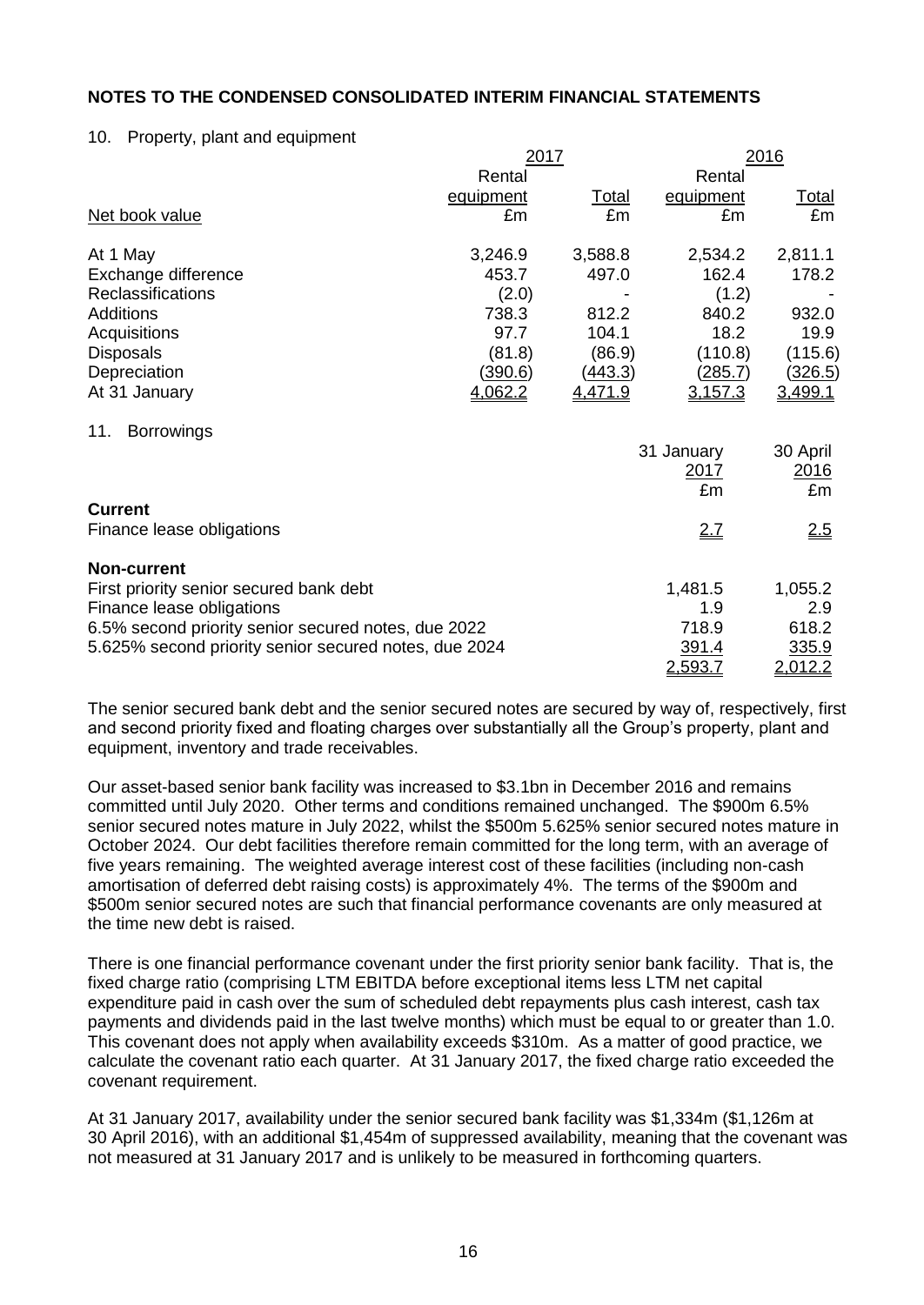# 11. Borrowings (continued)

# Fair value of financial instruments

At 31 January 2017, the Group had no derivative financial instruments.

With the exception of the Group's second priority senior secured notes, the carrying value of nonderivative financial assets and liabilities is considered to materially equate to their fair value.

The carrying value of the second priority senior secured notes due 2022, excluding deferred debtraising costs, was £728m at 31 January 2017 (£627m at 30 April 2016), while the fair value was £761m (£661m at 30 April 2016). The carrying value of the second priority senior secured notes due 2024, excluding deferred debt raising costs, was £397m at 31 January 2017 (£341m at 30 April 2016) while the fair value was £418m (£353m at 30 April 2016). The fair value of the second priority senior secured notes has been calculated using quoted market prices at 31 January 2017.

## 12. Share capital

Ordinary shares of 10p each:

|                                    | 31 January    |             | 30 April 31 January | 30 April    |
|------------------------------------|---------------|-------------|---------------------|-------------|
|                                    | 2017          | 2016        | 2017                | 2016        |
|                                    | <b>Number</b> | Number      | £m                  | £m          |
| Authorised                         | 900,000,000   | 900,000,000 | <u>90.0</u>         | 90.0        |
| Allotted, called up and fully paid | 553.325.554   | 553.325.554 | <u>55.3</u>         | <u>55.3</u> |

During the period, the Company purchased 4.1m ordinary shares at a total cost of £48m under the share buyback programme announced in June 2016, which are held in treasury. At 31 January 2017, 54m shares (April 2016: 50m) were held by the Company and a further 1.7m shares (April 2016: 1.8m) were held by the Company's Employee Share Ownership Trust.

13. Notes to the cash flow statement

|                                                                  | Nine months to 31 January |              |
|------------------------------------------------------------------|---------------------------|--------------|
|                                                                  | 2017                      | <u>2016</u>  |
|                                                                  | £m                        | £m           |
| Cash flow from operating activities<br>a)                        |                           |              |
| Operating profit before amortisation                             | 681.0                     | 542.7        |
| Depreciation                                                     | 443.3                     | 326.5        |
| EBITDA before exceptional items                                  | 1,124.3                   | 869.2        |
| Profit on disposal of rental equipment                           | (14.3)                    | (30.8)       |
| Loss/(profit) on disposal of other property, plant and equipment | 0.1                       | (0.9)        |
| Decrease/(increase) in inventories                               | 6.0                       | (9.6)        |
| Increase in trade and other receivables                          | (60.8)                    | (34.6)       |
| Increase/(decrease) in trade and other payables                  | 9.4                       | (33.0)       |
| Other non-cash movements                                         | <u>4.3</u>                | 3.6          |
| Cash generated from operations before exceptional items          |                           |              |
| and changes in rental equipment                                  | 1.069.0                   | <u>763.9</u> |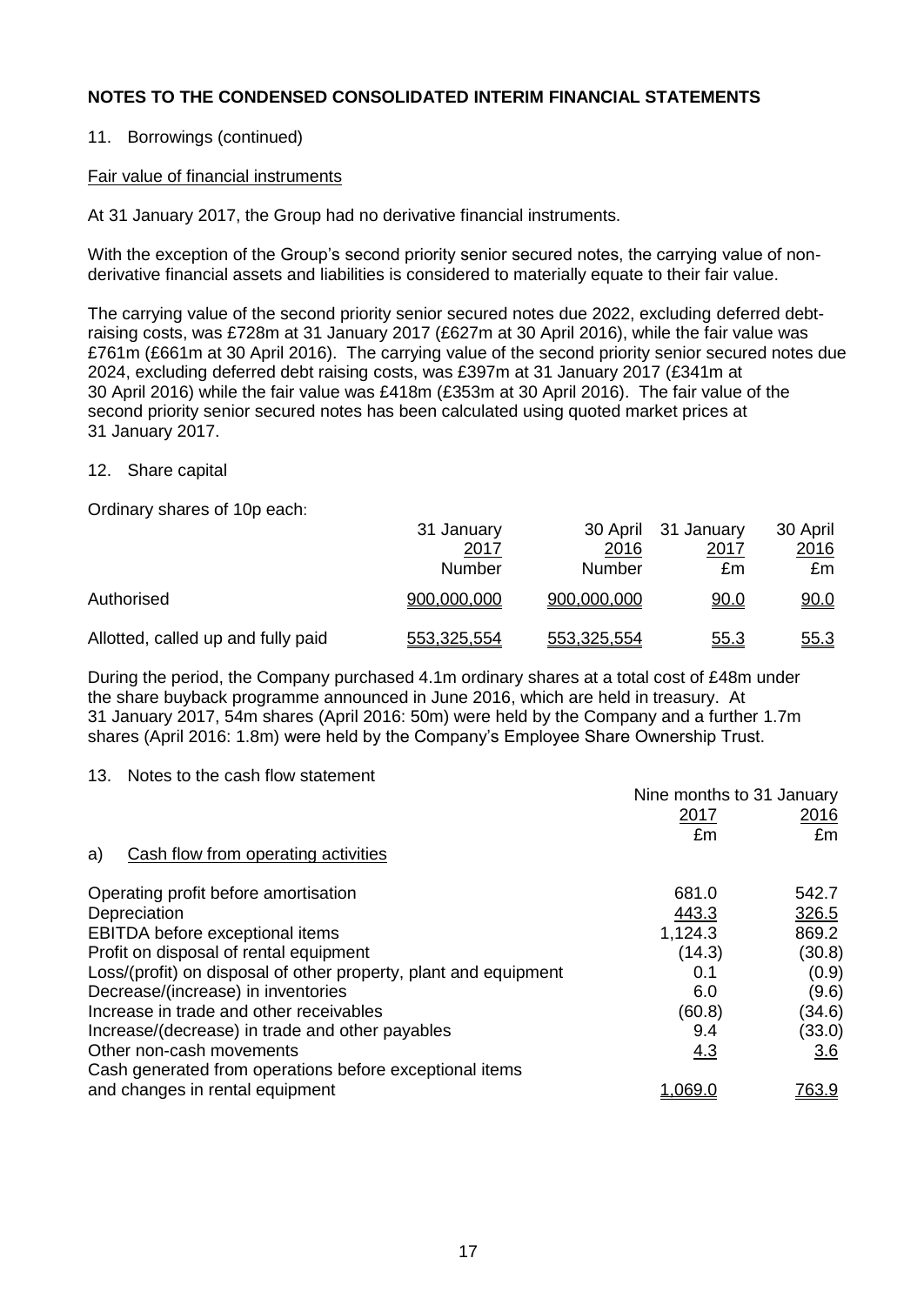13. Notes to the cash flow statement (continued)

## b) Analysis of net debt

Net debt consists of total borrowings less cash and cash equivalents. Borrowings exclude accrued interest. Foreign currency denominated balances are retranslated to pounds sterling at rates of exchange ruling at the balance sheet date.

|                          | 1 May<br>2016<br>£m | Exchange<br>movement<br>£m | Debt<br>acquired<br>£m | Cash<br><u>flow</u><br>£m | Non-cash<br>movements<br>£m | 31 January<br><u> 2017 </u><br>£m |
|--------------------------|---------------------|----------------------------|------------------------|---------------------------|-----------------------------|-----------------------------------|
| Cash                     | (13.0)              | (0.6)                      | $\blacksquare$         | 5.6                       | -                           | (8.0)                             |
| Debt due within one year | 2.5                 |                            | 7.2                    | (8.7)                     | 1.7                         | 2.7                               |
| Debt due after one year  | 2,012.2             | 304.4                      | <u>14.1</u>            | 262.3                     | <u>0.7</u>                  | 2,593.7                           |
| Total net debt           | <u>2.001.7</u>      | <u>303.8</u>               | <u>21.3</u>            | <u> 259.2</u>             | 2.4                         | 2,588.4                           |

Details of the Group's cash and debt are given in the Review of Third Quarter, Balance Sheet and Cash Flow accompanying these condensed consolidated interim financial statements.

## c) Acquisitions

|                              | Nine months to 31 January |            |  |
|------------------------------|---------------------------|------------|--|
|                              | 2017                      | 2016       |  |
|                              | £m                        | £m         |  |
| Cash consideration paid:     |                           |            |  |
| - acquisitions in the period | 173.0                     | 59.5       |  |
| - contingent consideration   | <u>7.1</u>                | <u>3.4</u> |  |
|                              | <u> 180.1</u>             |            |  |

During the period, 13 acquisitions were made with cash paid of £173m (2016: £59m), after taking account of net cash acquired of £1.9m. Further details are provided in note 14.

Contingent consideration of £7m (2016: £3m) was paid related to prior year acquisitions.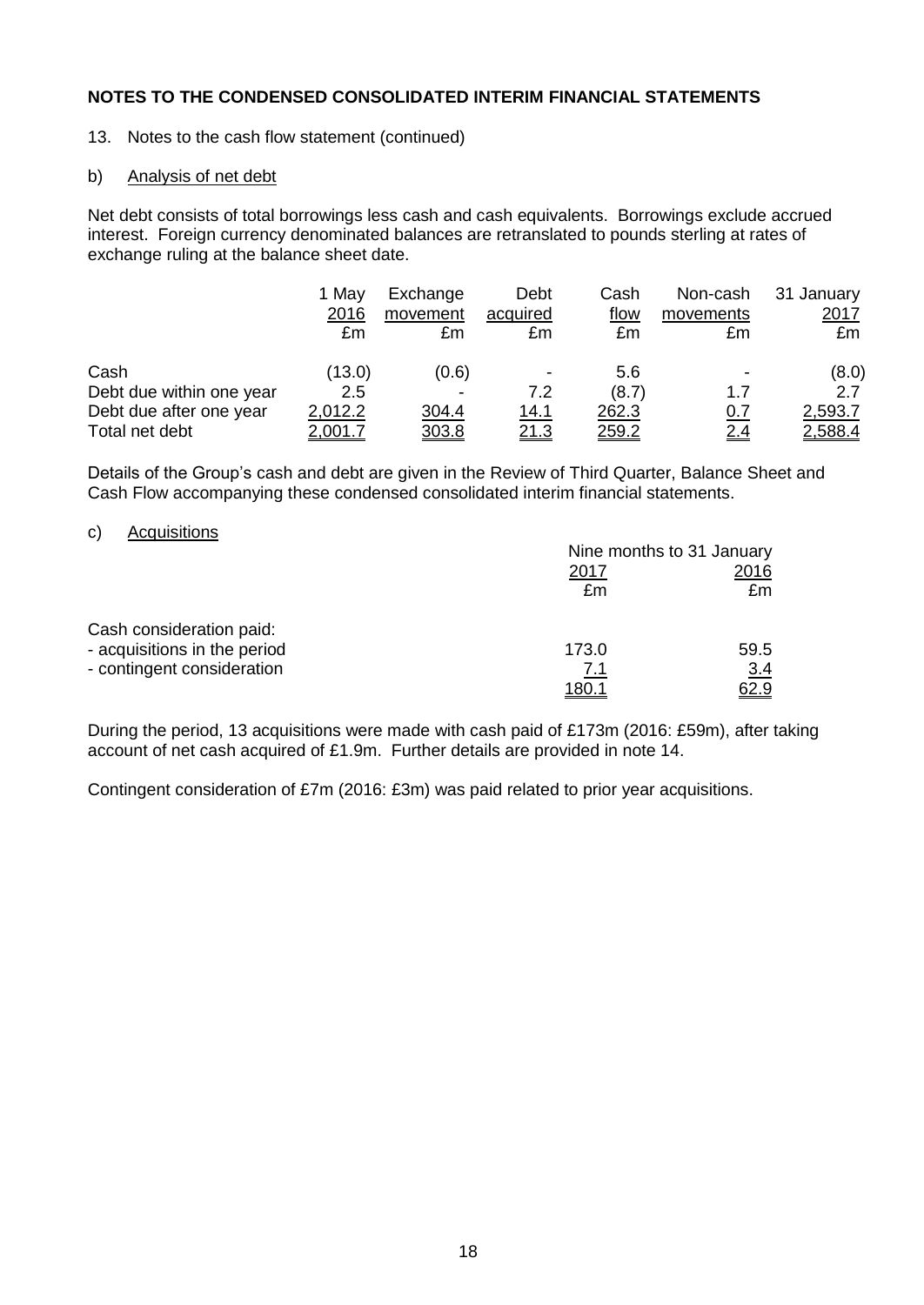## 14. Acquisitions

During the period, the following acquisitions were completed:

- (i) On 2 May 2016 Sunbelt acquired the business and assets of I & L Rentals, LLC ('I & L') for a cash consideration of £46m (\$67m). I & L is a general equipment rental business in Hawaii.
- (ii) On 20 May 2016 Sunbelt acquired the business and assets of LoadBanks of America ('LBA'), a division of Austin Welder & Generator Services, Inc. for a cash consideration of £4m (\$6m). LBA provides testing solutions for power systems.
- (iii) On 20 May 2016 A-Plant acquired the entire issued share capital of Mather & Stuart Limited ('Mather & Stuart') for a cash consideration of £11m and acquired debt of  $£3m$ . Mather & Stuart is a temporary power rental business.
- (iv) On 6 June 2016 Sunbelt acquired the business and assets of Portable Rental Solutions, Inc. and One Source Cooling, LLC (collectively 'PRS') for a cash consideration of £7m (\$11m). PRS is a temporary heating and cooling business in Texas.
- (v) On 12 August 2016 Sunbelt acquired certain business and assets of CanSource Direct Inc. and CSL Safety Training Ltd. (together 'CSD') for an aggregate cash consideration of £5m (C\$9m). CSD is an aerial work platform rental business in Alberta, Canada.
- (vi) On 24 August 2016 Sunbelt acquired the rental business and assets of Tower Tech, Inc. ('Tower Tech') for a cash consideration of £10m (\$13m). Tower Tech provides cooling solutions.
- (vii) On 27 September 2016 A-Plant acquired the entire issued share capital of Tool and Engineering Services Limited ('TES') for a cash consideration of £1m. TES is a welding equipment rental business.
- (viii) On 6 October 2016 Sunbelt acquired certain business and assets of the Post Falls branch of BlueLine Rental, LLC ('Post Falls') for a cash consideration of £3m (\$4m). Post Falls is a general equipment rental business in Idaho.
- (ix) On 12 October 2016 A-Plant acquired the entire issued share capital of Lion Trackhire Limited ('Lion') for a cash consideration of £22m. Including acquired debt, the total consideration was £38m. Lion provides temporary access solutions to the events and industrial sectors.
- (x) On 12 October 2016 Sunbelt acquired the business and assets of Rick's Action Rental, LLC ('RAR') for a cash consideration of £0.3m (\$0.4m). RAR is a general equipment rental business in Michigan.
- (xi) On 31 October 2016 A-Plant acquired the entire issued share capital of Opti-cal Survey Equipment Limited ('Opti-cal') for an initial cash consideration of £11m, with contingent consideration of up to £3m payable over the next two years. Opti-cal is a survey equipment business.
- (xii) On 18 November 2016 Sunbelt acquired the business and assets of four branches of BlueLine Rental, LLC in New Mexico and El Paso, Texas for a cash consideration of £22m (\$27m). These are general equipment rental businesses.
- (xiii) On 17 January 2017 Sunbelt acquired the business and assets of Arsenal Equipment Rentals, LLC ('Arsenal') for a cash consideration of £31m (\$39m). Arsenal is a general equipment rental business in California.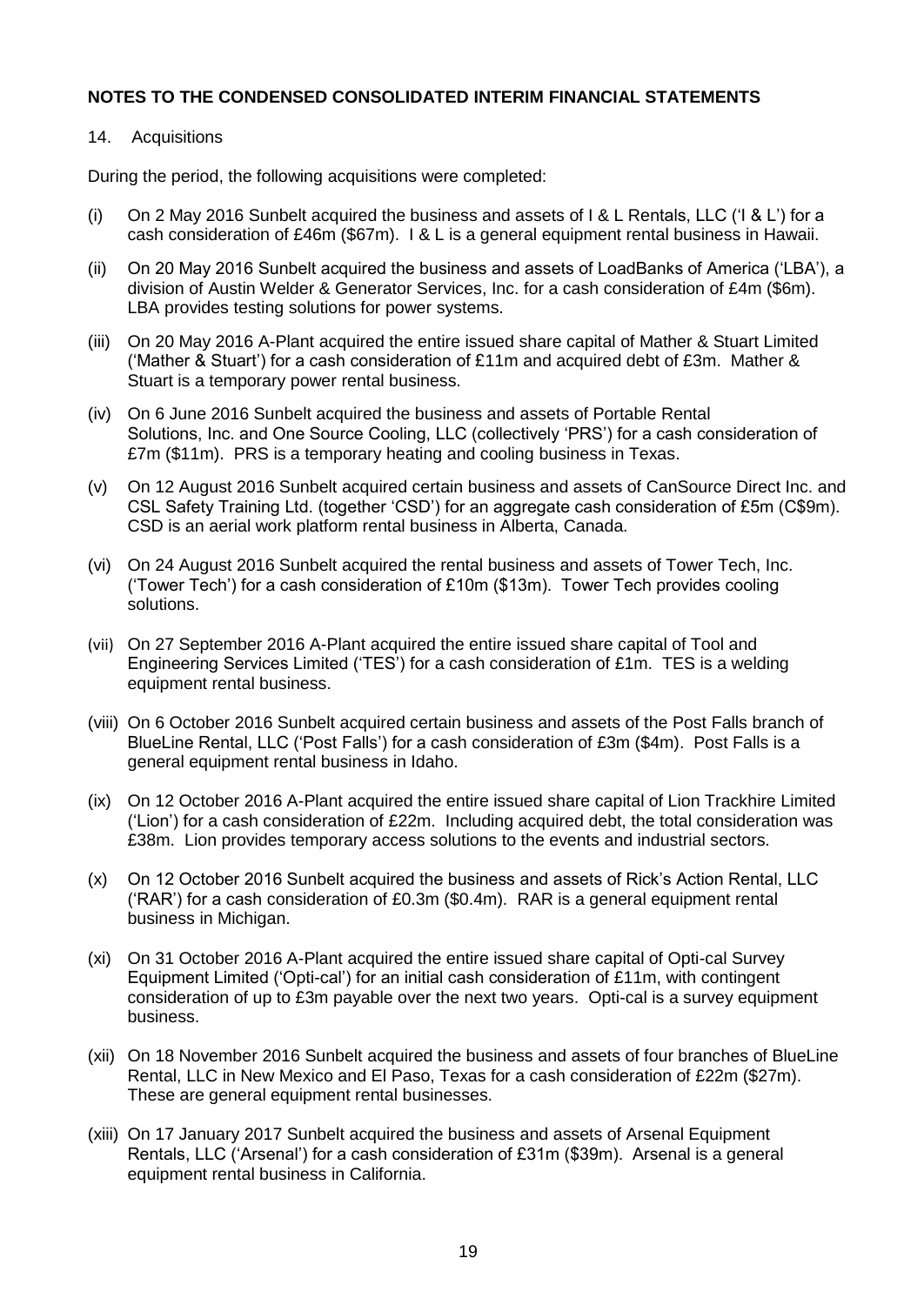### 14. Acquisitions (continued)

The following table sets out the fair value of the identifiable assets and liabilities acquired by the Group. The fair values have been determined provisionally at the balance sheet date.

|                                                       | Fair value<br>to Group |
|-------------------------------------------------------|------------------------|
|                                                       | £m                     |
| Net assets acquired                                   |                        |
| Trade and other receivables                           | 16.4                   |
| Inventory                                             | 3.2                    |
| Property, plant and equipment                         |                        |
| - rental equipment                                    | 97.7                   |
| - other assets                                        | 6.4                    |
| Creditors                                             | (10.5)                 |
| Debt                                                  | (21.3)                 |
| <b>Current tax</b>                                    | (0.9)                  |
| Deferred tax                                          | (4.9)                  |
| Intangible assets (non-compete                        |                        |
| agreements and customer relationships)                | 32.4                   |
|                                                       | 118.5                  |
|                                                       |                        |
| Consideration:                                        |                        |
| - cash paid and due to be paid (net of cash acquired) | 174.9                  |
| - contingent consideration payable in cash            | 2.8                    |
|                                                       | 177.7                  |
|                                                       |                        |
| Goodwill                                              | 59.2                   |

The goodwill arising can be attributed to the key management personnel and workforce of the acquired businesses and to the synergies and other benefits the Group expects to derive from the acquisitions. The synergies and other benefits include elimination of duplicate costs, improving utilisation of the acquired rental fleet, using the Group's financial strength to invest in the acquired business and drive improved returns through a semi-fixed cost base and the application of the Group's proprietary software to optimise revenue opportunities. £39m of the goodwill is expected to be deductible for income tax purposes.

The gross value and fair value of trade receivables at acquisition was £16m.

Due to the operational integration of acquired businesses with Sunbelt and A-Plant post acquisition, in particular due to the merger of some stores, the movement of rental equipment between stores and investment in the rental fleet, it is not practical to report the revenue and profit of the acquired businesses post acquisition.

The revenue and operating profit of these acquisitions from 1 May 2016 to their date of acquisition was not material.

# 15. Contingent liabilities

There have been no significant changes in contingent liabilities from those reported in the financial statements for the year ended 30 April 2016.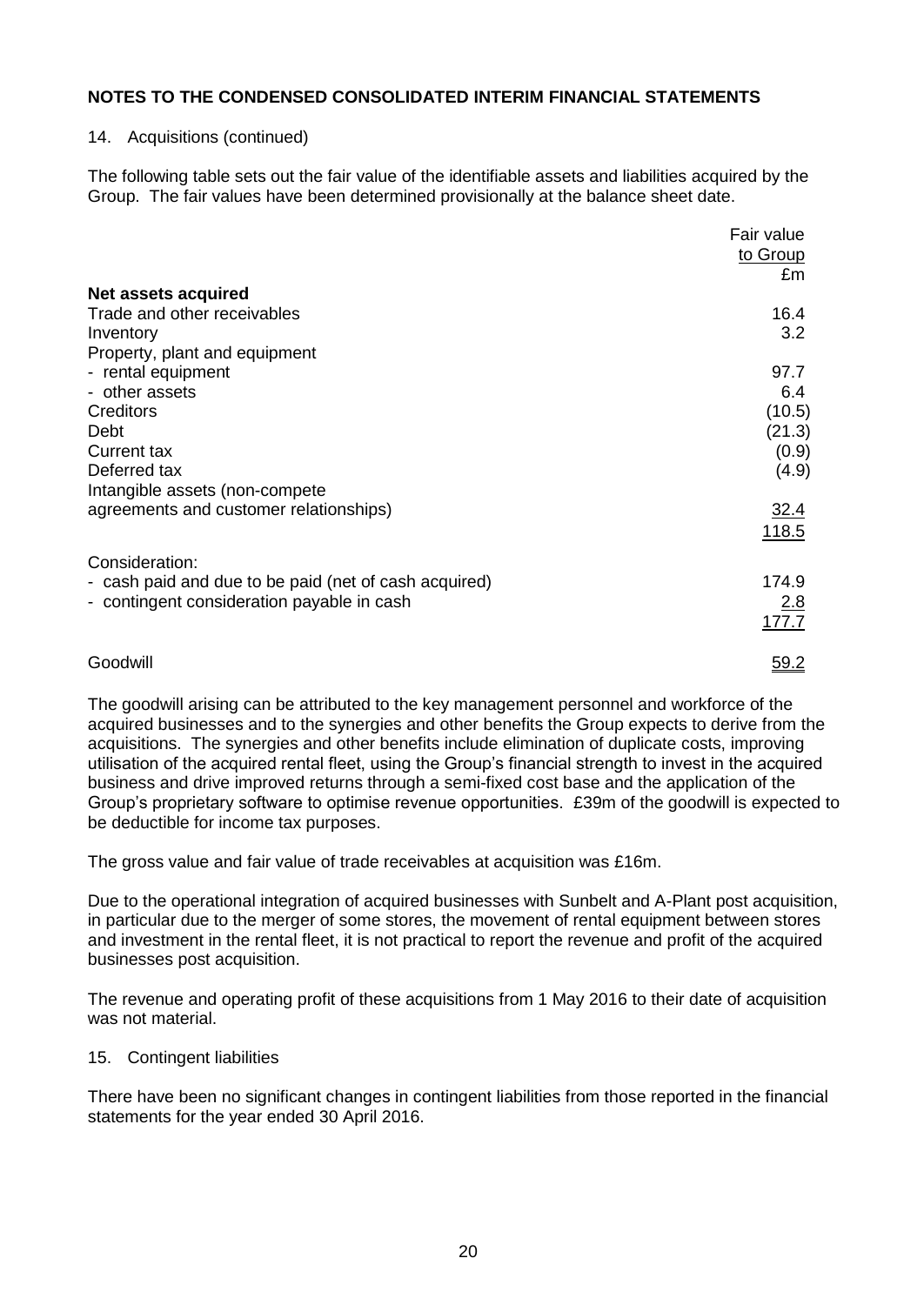# **REVIEW OF THIRD QUARTER, BALANCE SHEET AND CASH FLOW**

# **Third quarter**

|                                                                                                     | Revenue                 |                        |                                 | <b>EBITDA</b>                   |                                          | Operating profit                         |  |
|-----------------------------------------------------------------------------------------------------|-------------------------|------------------------|---------------------------------|---------------------------------|------------------------------------------|------------------------------------------|--|
|                                                                                                     | 2017                    | 2016                   | 2017                            | 2016                            | 2017                                     | 2016                                     |  |
| Sunbelt in \$m                                                                                      | 875.5                   | 782.9                  | 418.3                           | 371.0                           | 244.8                                    | 223.5                                    |  |
| Sunbelt in £m<br>A-Plant<br>Group central costs                                                     | 702.1<br>102.4<br>804.5 | 526.6<br>85.6<br>612.2 | 336.5<br>34.3<br>(3.9)<br>366.9 | 249.7<br>30.0<br>(2.3)<br>277.4 | 198.0<br>12.5<br>(3.9)<br>206.6          | 150.9<br>12.0<br>(2.3)<br>160.6          |  |
| Net financing costs<br>Profit before amortisation and tax<br>Amortisation<br>Profit before taxation |                         |                        |                                 |                                 | (27.9)<br>178.7<br>(7.5)<br><u>171.2</u> | (21.5)<br>139.1<br>(5.6)<br><u>133.5</u> |  |
| <b>Margins</b><br><b>Sunbelt</b><br>A-Plant<br>Group                                                |                         |                        | 47.8%<br>33.4%<br>45.6%         | 47.4%<br>35.1%<br>45.3%         | 28.0%<br>12.2%<br>25.7%                  | 28.5%<br>14.0%<br>26.2%                  |  |

Group revenue increased 31% to £804m in the third quarter (2016: £612m) with strong growth in both businesses, and the benefit of weaker sterling. This revenue growth, combined with continued focus on operational efficiency, generated underlying profit before tax of £179m (2016: £139m).

As for the nine months, the Group's growth was driven by strong same-store growth supplemented by greenfield openings and bolt-on acquisitions. Sunbelt's revenue growth for the quarter can be analysed as follows:  $\uparrow$ 

|                                                |        | <u> سر</u>     |
|------------------------------------------------|--------|----------------|
| 2016 rental only revenue                       |        | 558            |
| Same-stores (in existence at 1 November 2015)  | $+8%$  | 42             |
| Bolt-ons and greenfields since 1 November 2015 | $+7%$  | $\frac{40}{1}$ |
| 2017 rental only revenue                       | $+15%$ | 640            |
| Ancillary revenue                              | $+9%$  | <u> 156</u>    |
| 2017 rental revenue                            | $+13%$ | 796            |
| Sales revenue                                  | $-3%$  | 80             |
| 2017 total revenue                             | $+12%$ |                |

Our same-store growth of 8% is double that of the rental market as we continue to take market share. In addition, bolt-ons and greenfields have contributed a further 7% growth as we execute our long-term structural growth strategy of expanding our geographic footprint and our specialty businesses. Total rental only revenue growth of 15% was driven by an increase in fleet on rent.

A-Plant continues to perform well and delivered rental only revenue up 20% at £75m (2016: £63m) in the quarter. This reflected increased fleet on rent.

Group operating profit increased 29% to £207m (2016: £161m). Net financing costs increased to £28m (2016: £21m) reflecting the higher level of debt in the period and the impact of weaker sterling. As a result, Group profit before amortisation and taxation was £179m (2016: £139m). After amortisation of £8m, the statutory profit before taxation was £171m (2016: £133m).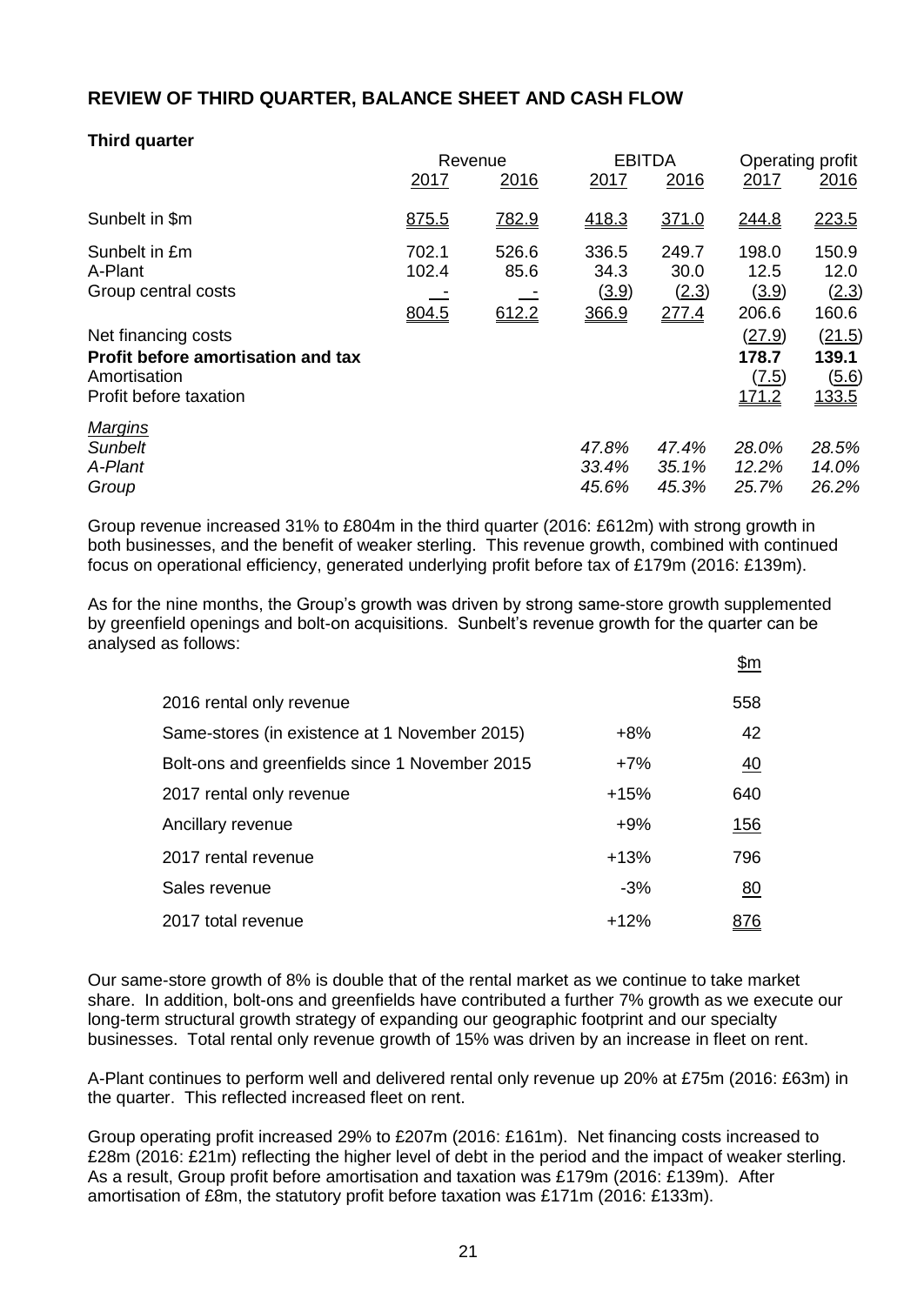# **Balance sheet**

## Fixed assets

Capital expenditure in the nine months totalled £812m (2016: £932m) with £738m invested in the rental fleet (2016: £840m). Expenditure on rental equipment was 91% of total capital expenditure with the balance relating to the delivery vehicle fleet, property improvements and IT equipment. Capital expenditure by division was:

|                                                         |                      | 2017           |                       | 2016                  |
|---------------------------------------------------------|----------------------|----------------|-----------------------|-----------------------|
|                                                         | Replacement          | Growth         | Total                 | <u>Total</u>          |
| Sunbelt in \$m                                          | 246.2                | <u>524.1</u>   | 770.3                 | 1.032.4               |
| Sunbelt in £m<br>A-Plant                                | 195.6<br><u>19.1</u> | 416.2<br>107.4 | 611.8<br><u>126.5</u> | 727.7<br><u>112.5</u> |
| Total rental equipment                                  | 214.7                | 523.6          | 738.3                 | 840.2                 |
| Delivery vehicles, property improvements & IT equipment |                      |                | 73.9                  | 91.8                  |
| Total additions                                         |                      |                | 812.2                 | 932.0                 |

In a strong North American rental market, \$524m of rental equipment capital expenditure was spent on growth while, with a lower replacement need, only \$246m was invested in replacement of existing fleet. The growth proportion is estimated on the basis of the assumption that replacement capital expenditure in any period is equal to the original cost of equipment sold.

The average age of the Group's serialised rental equipment, which constitutes the substantial majority of our fleet, at 31 January 2017 was 28 months (2016: 25 months) on a net book value basis. Sunbelt's fleet had an average age of 28 months (2016: 25 months) while A-Plant's fleet had an average age of 29 months (2016: 27 months).

|                          | 31 Jan 2017           | Rental fleet at original cost<br>30 April 2016 | LTM average           | LTM rental<br>revenue               | <b>LTM</b><br>dollar<br>utilisation | LTM<br>physical<br>utilisation |
|--------------------------|-----------------------|------------------------------------------------|-----------------------|-------------------------------------|-------------------------------------|--------------------------------|
| Sunbelt in \$m           | 6,309                 | 5,663                                          | 5,940                 | 3,209                               | 54%                                 | <u>70%</u>                     |
| Sunbelt in £m<br>A-Plant | 5,012<br>772<br>5,784 | 3,866<br>615<br><u>4,481</u>                   | 4,719<br>676<br>5,395 | 2,396<br><u>354</u><br><u>2,750</u> | 54%<br>52%                          | 70%<br>69%                     |

Dollar utilisation is defined as rental revenue divided by average fleet at original (or "first") cost and, measured over the last twelve months to 31 January 2017, was 54% at Sunbelt (2016: 57%) and 52% at A-Plant (2016: 52%). The reduction in Sunbelt reflects the drag effect of greenfield openings and acquisitions and the increased cost of fleet. Physical utilisation is time based utilisation, which is calculated as the daily average of the original cost of equipment on rent as a percentage of the total value of equipment in the fleet at the measurement date. Measured over the last twelve months to 31 January 2017, average physical utilisation at Sunbelt was 70% (2016: 70%) and 69% at A-Plant (2016: 68%). At Sunbelt, physical utilisation is measured for equipment with an original cost in excess of \$7,500 which comprised approximately 86% of its fleet at 31 January 2017.

# Trade receivables

Receivable days at 31 January 2017 were 54 days (2016: 53 days). The bad debt charge for the last twelve months ended 31 January 2017 as a percentage of total turnover was 0.8% (2016: 0.7%). Trade receivables at 31 January 2017 of £495m (2016: £394m) are stated net of allowances for bad debts and credit notes of £37m (2016: £29m) with the allowance representing 7.0% (2016: 6.8%) of gross receivables.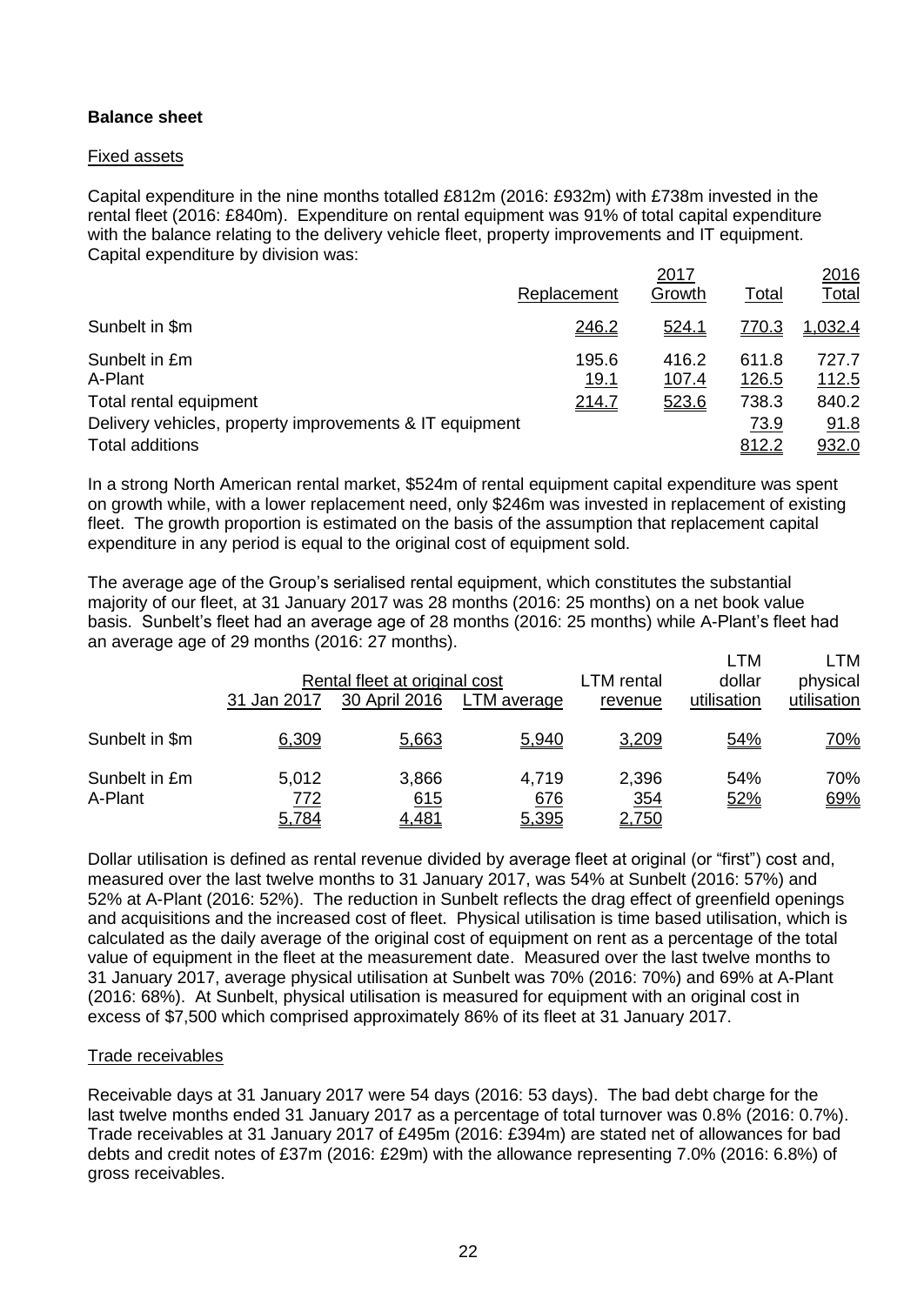## Trade and other payables

Group payable days were 58 days in 2017 (2016: 62 days) with capital expenditure related payables, which have longer payment terms, totalling £79m (2016: £115m). Payment periods for purchases other than rental equipment vary between seven and 60 days and for rental equipment between 30 and 120 days.

## **Cash flow and net debt**

|                                                       |                | Nine months to | LTM to      | Year to        |  |
|-------------------------------------------------------|----------------|----------------|-------------|----------------|--|
|                                                       | 31 January     |                | 31 January  | 30 April       |  |
|                                                       | <u>2017</u>    | <u>2016</u>    | <u>2017</u> | 2016           |  |
|                                                       | £m             | £m             | £m          | £m             |  |
| <b>EBITDA before exceptional items</b>                | 1,124.3        | 869.2          | 1,432.7     | 1,177.6        |  |
| Cash inflow from operations before exceptional        |                |                |             |                |  |
| items and changes in rental equipment                 | 1,069.0        | 763.9          | 1,375.7     | 1,070.6        |  |
| Cash conversion ratio*                                | 95.1%          | 87.9%          | 96.0%       | 90.9%          |  |
| Replacement rental capital expenditure                | (316.1)        | (381.2)        | (387.5)     | (452.6)        |  |
| Payments for non-rental capital expenditure           | (80.0)         | (85.9)         | (103.6)     | (109.5)        |  |
| Rental equipment disposal proceeds                    | 97.8           | 123.7          | 146.2       | 172.1          |  |
| Other property, plant and equipment disposal proceeds | 11.0           | 6.1            | 13.1        | 8.2            |  |
| Tax (net)                                             | (39.9)         | (0.1)          | (45.1)      | (5.3)          |  |
| Financing costs                                       | (80.4)         | (62.6)         | (97.2)      | (79.4)         |  |
| Cash inflow before growth capex and                   |                |                |             |                |  |
| payment of exceptional costs                          | 661.4          | 363.9          | 901.6       | 604.1          |  |
| Growth rental capital expenditure                     | <u>(592.9)</u> | (561.5)        | (703.5)     | (672.1)        |  |
| Total cash generated from/(used in) operations        | 68.5           | (197.6)        | 198.1       | (68.0)         |  |
| <b>Business acquisitions</b>                          | (180.1)        | (62.9)         | (185.6)     | (68.4)         |  |
| Total cash (absorbed)/generated                       | (111.6)        | (260.5)        | 12.5        | (136.4)        |  |
| <b>Dividends</b>                                      | (92.4)         | (61.4)         | (112.5)     | (81.5)         |  |
| Purchase of own shares by the Company                 | (48.0)         |                | (48.0)      |                |  |
| Purchase of own shares by the ESOT                    | (7.2)          | (11.8)         | (7.4)       | (12.0)         |  |
| Increase in net debt due to cash flow                 | <u>(259.2)</u> | (333.7)        | (155.4)     | <u>(229.9)</u> |  |

\* Cash inflow from operations before exceptional items and changes in rental equipment as a percentage of EBITDA before exceptional items.

Cash inflow from operations before payment of exceptional costs and the net investment in the rental fleet increased by 40% to £1,069m. The nine month cash conversion ratio improved to 95% (2016: 88%) reflecting a slightly lower increase in working capital and lower gains on disposal of rental equipment than in the prior year.

Total payments for capital expenditure (rental equipment, other PPE and purchased intangibles) in the nine months were £989m (2016: £1,029m). Disposal proceeds received totalled £109m (2016: £130m), giving net payments for capital expenditure of £880m in the period (2016: £899m). Financing costs paid totalled £80m (2016: £63m) while tax payments were £40m (2016: £nil). Financing costs paid typically differ from the charge in the income statement due to the timing of interest payments in the year and non-cash interest charges.

Accordingly, in the nine months the Group generated £661m (2016: £364m) of net cash before discretionary investments made to enlarge the size and hence earning capacity of its rental fleet and on acquisitions. After growth investment, there was a free cash inflow of £68m (2016: outflow of £198m).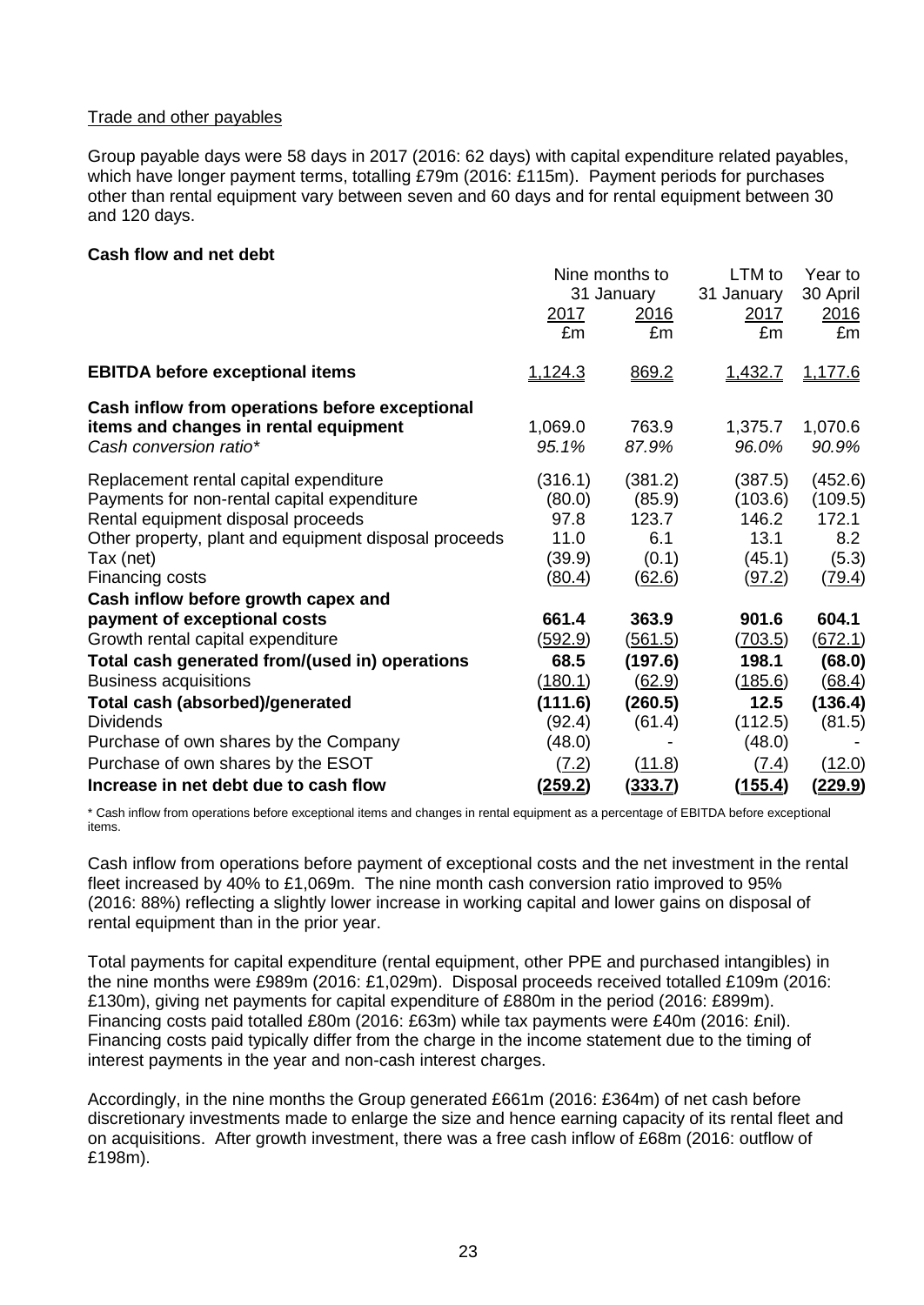# Net debt

|                                                       | 31 January  | 30 April |                |
|-------------------------------------------------------|-------------|----------|----------------|
|                                                       | <u>2017</u> | 2016     | 2016           |
|                                                       | £m          | £m       | £m             |
| First priority senior secured bank debt               | 1,481.5     | 1,188.1  | 1,055.2        |
| Finance lease obligations                             | 4.6         | 5.4      | 5.4            |
| 6.5% second priority senior secured notes, due 2022   | 718.9       | 638.5    | 618.2          |
| 5.625% second priority senior secured notes, due 2024 | 391.4       | 346.8    | 335.9          |
|                                                       | 2,596.4     | 2,178.8  | 2,014.7        |
| Cash and cash equivalents                             | (8.0)       | (10.0)   | (13.0)         |
| Total net debt                                        | 2,588.4     | 2,168.8  | <u>2.001.7</u> |

Net debt at 31 January 2017 was £2,588m with the increase since 30 April 2016 reflecting the net cash outflow set out above and the significant impact of weaker sterling (£304m). The Group's EBITDA for the twelve months ended 31 January 2017 was £1,433m and the ratio of net debt to EBITDA was 1.7 times at 31 January 2017 (2016: 1.9 times) on a constant currency basis and 1.8 times (2016: 2.0 times) on a reported basis.

# **Principal risks and uncertainties**

Risks and uncertainties in achieving the Group's objectives for the remainder of the financial year, together with assumptions, estimates, judgements and critical accounting policies used in preparing financial information remain broadly unchanged from those detailed in the 2016 Annual Report and Accounts on pages 30 to 32 and page 39 respectively.

The principal risks and uncertainties facing the Group are:

- economic conditions;
- competition;
- financing;
- **•** business continuity;
- people;
- health and safety;
- environmental; and
- laws and regulations.

Further details, including actions taken to mitigate these risks, are provided within the 2016 Annual Report and Accounts.

We are cognisant of the result of the referendum in favour of the UK leaving the European Union. Whilst we do not believe the impact of the UK leaving the European Union will have a material impact on the Group, we continue to monitor developments in this area and the impact on our UK business, which contributed 14% of Group revenue and 10% of Group underlying profit before taxation in 2015/16. The risk of the macro-economic effects of the UK leaving the EU is addressed through the Group's existing 'economic conditions' risk. In the period since the referendum, the principal impact on the Group has been due to weaker sterling which has increased the sterling value of our US dollar denominated revenue, profits and net assets. Our borrowing facilities are US dollar denominated, with the majority of our debt drawn in US dollars, weaker sterling has had minimal impact on our availability.

Our business is subject to significant fluctuations in performance from quarter to quarter as a result of seasonal effects. Commercial construction activity tends to increase in the summer and during extended periods of mild weather and to decrease in the winter and during extended periods of inclement weather. Furthermore, due to the incidence of public holidays in the US and the UK, there